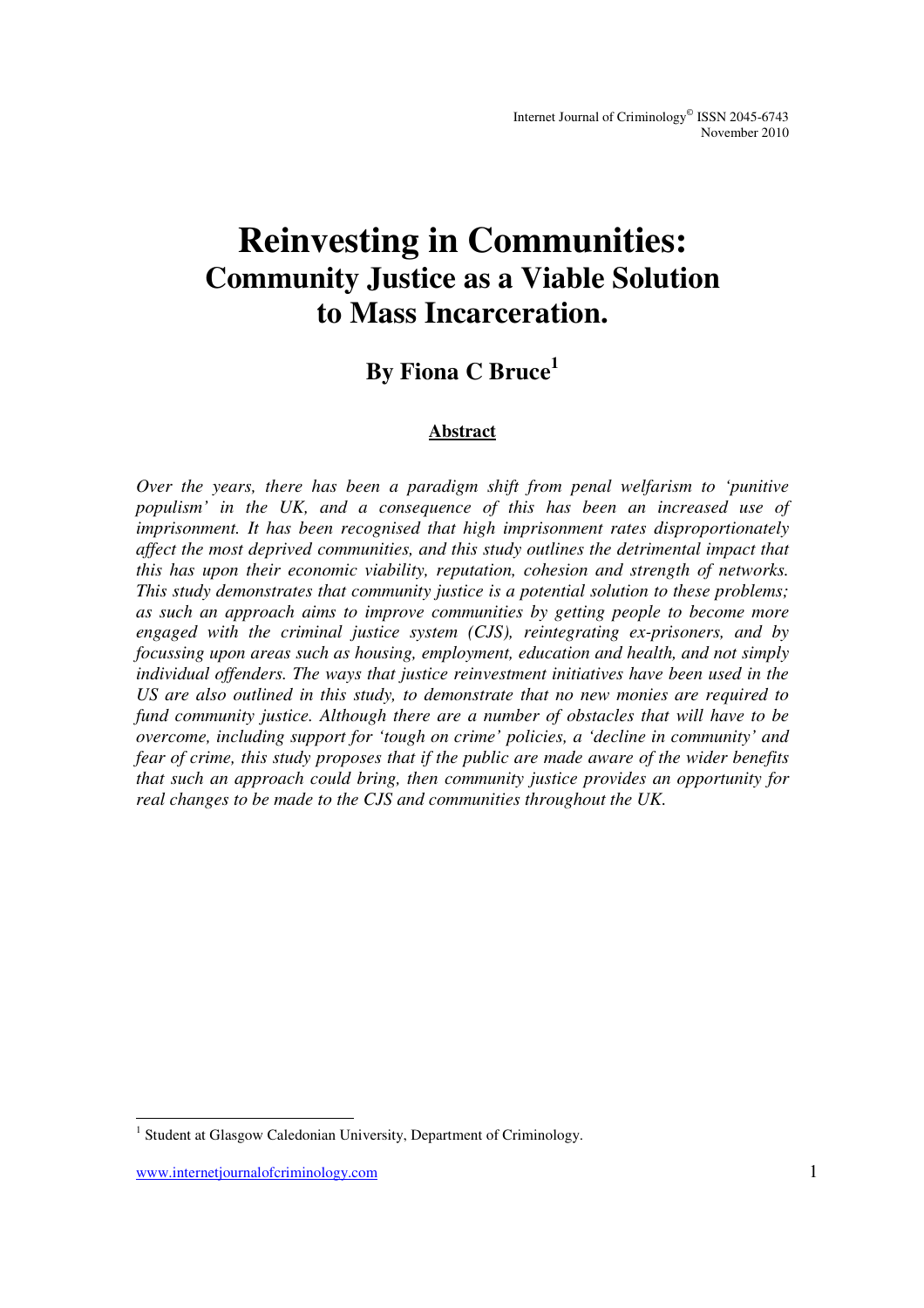### **Introduction**

The three greatest causes of human misery throughout the ages have been famine and pestilence, war and the criminal justice system. (Hulsman, 1976, cited in Wright, 2003, p3)

Imprisonment rates in the UK have risen dramatically in recent years, at great social and economic cost. This dissertation is thus concerned with exploring whether community justice and, more specifically, 'justice reinvestment' (JR), is an appropriate alternative for dealing with offenders who do not pose a serious risk to the public.

Chapter one will review penological developments in the US and the UK that have resulted in the re-emergence of punitive sanctions, and the ways in which politicians and the media have fuelled the public's concern with dangerousness and risk. Current penal policy will be examined, and research which illustrates the link between imprisonment rates and social deprivation will be outlined, before the consequences of rising imprisonment rates are considered in order to explain why a new approach may be appropriate. Finally, this chapter will discuss the paradigm shift, from 'new punitiveness' back to a penal welfare approach.

Chapter two will examine potential solutions to the over-reliance on imprisonment in the UK, namely community justice and JR. A summary of the philosophy underpinning the concept of community justice will be given, with particular reference to the work of Clear (2000; 2007) and Nellis (2000; 2005). A more specific community justice philosophy by Duff  $(2001)$  – who argues that punishment is communicative in function – will then be outlined. A number of features of the community justice approach will also be examined, including the impact that it can have on the wider community and the ways in which it can be used to reintegrate ex-prisoners into society. The more specific concept of JR, and the recent interest that has been shown in this concept, will then be outlined.

Chapter three will provide examples of community justice in the US and the UK. It will begin by outlining JR initiatives in Connecticut, Deschutes County, and Maryland, and then a project that has been introduced in Gateshead (which explores the ways in which a JR strategy could be introduced in the UK) will be examined. The Scottish Criminal Justice System (CJS) has already been influenced by community justice philosophy, and this will be illustrated by referring to the welfare-based approach of the Scottish Children's Hearings System (CHS). Finally, this chapter will discuss the use of community justice centres and community courts (which aim to address underlying causes of offending behaviour and issues that exist in the community). The Red Hook Community Justice Centre in New York and the North Liverpool Community Justice Centre will be examined in order to evaluate this approach.

Chapter four will examine the feasibility of introducing a community justice approach, in the UK, by outlining a number of obstacles that this form of justice will have to overcome. The impact of contemporary penal discourse on public views of crime and criminal justice, and the problems that this has created for those advocating community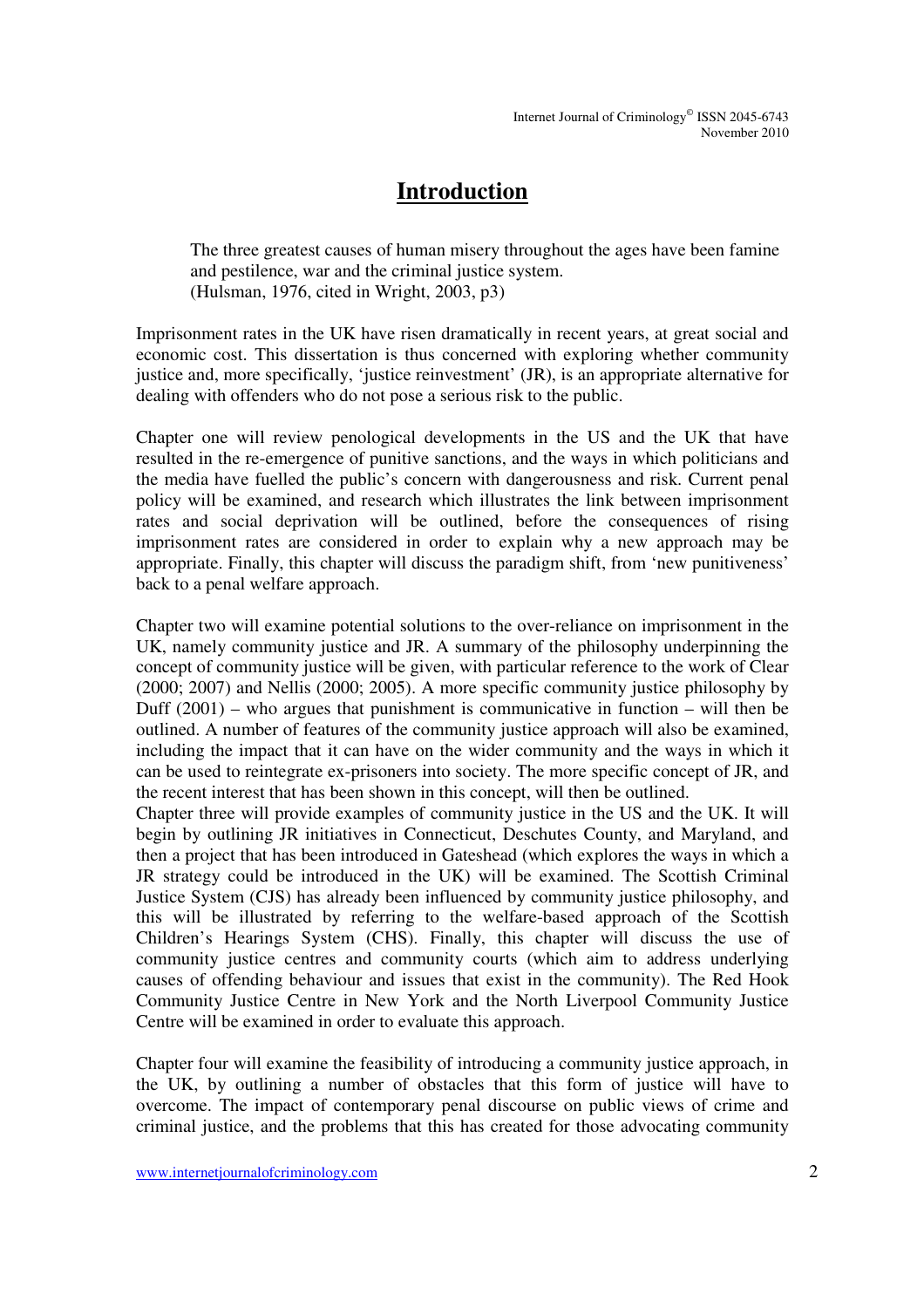justice will be described (along with the ways in which these views could be changed). Theories that advocate the use of imprisonment will also be investigated. Reference will then be made to a study carried out by the Joseph Rowntree Foundation, which suggests that there has been a 'decline in community', the implications of which will be considered. The issue of 'fear of crime' will then be discussed (and the role of media in fuelling this fear) before Mathieson's (2001) theory on an 'alternative public space' is outlined. Finally, the practical implications of a community justice approach and the problems inherent in multi-agency partnerships will be considered.

The method of this dissertation is a literature-based approach. A selection of writings on the increasing use of imprisonment and, more specifically, a wide range of texts on the philosophies underpinning community justice and JR, have been examined. Reports, consultations and statistics published by the UK and Scottish governments have also been studied. Although there was scope for empirical research, this methodology was deemed appropriate as JR is relatively new, and as increasing interest in this concept (and community justice in general) has been shown in recent years, it is thought that the theories underpinning community justice should be examined in order to explore their usefulness, and how they can be applied to the real world, for as Walliman (2004, p18) states: 'actions…are based on theories…our understanding of virtually everything is founded on concepts and theories.'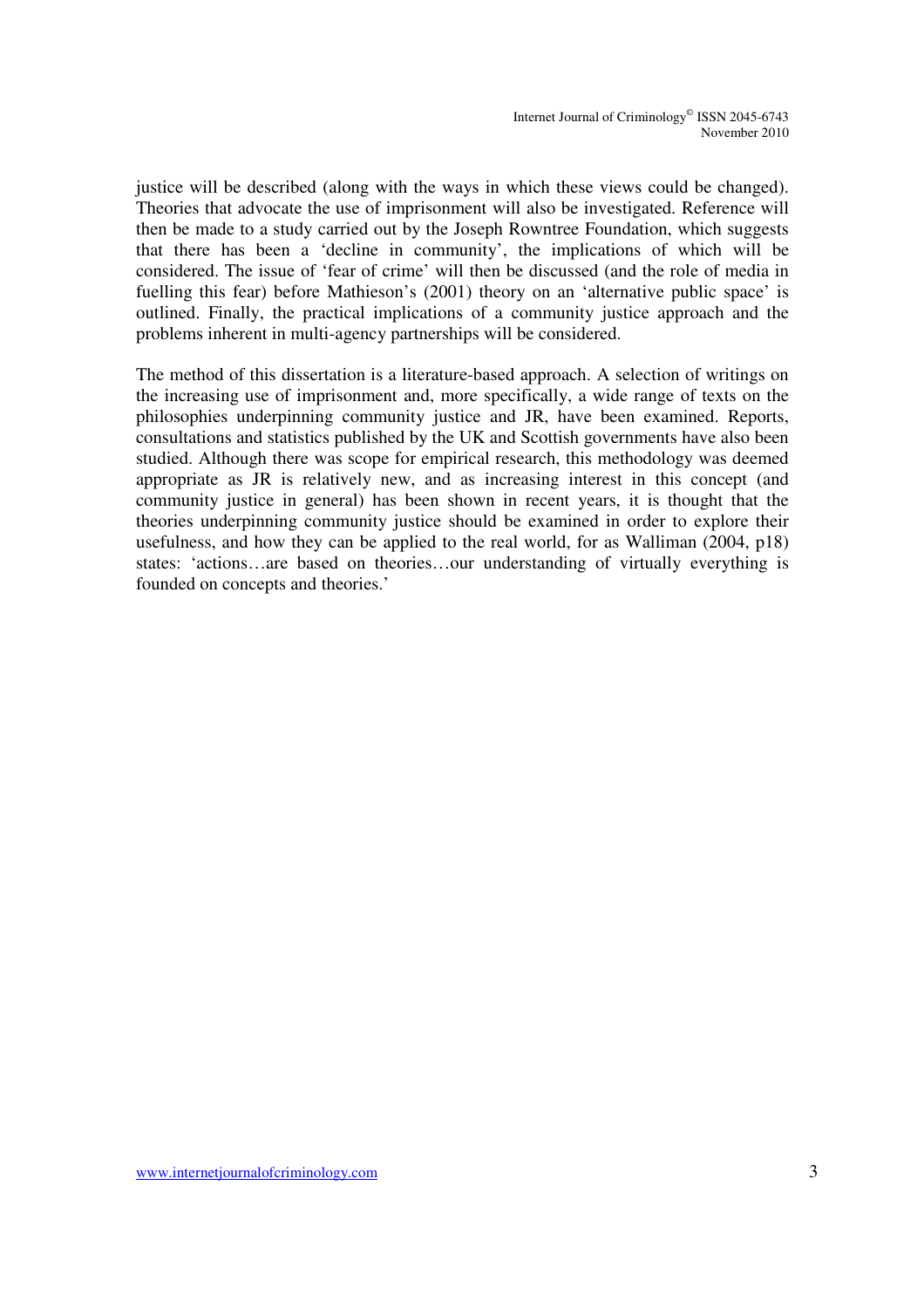## **Chapter 1**

Before discussing the consequences of rising imprisonment rates, it is important to outline, briefly, penological developments in the US and UK that have resulted in the reemergence of punitive sanctions and the 'reinvention of the prison'. The welfare approach to penality, or 'penal welfarism', is said to have collapsed in the 1970s, and since then there has been a shift in penal policy and significant changes in prison practices, parole, probation, sentencing laws and crime discourses (Garland, 2001b, p14).

Penal welfarism involved using individualised solutions, indeterminate sentencing, and advocated solutions based in the community. Although many who criticised correctionalism aimed to *reduce* the use of imprisonment, protect prisoners' rights and reduce the power of the state, this movement 'ultimately ushered in policies that did quite the opposite' (Garland, 2001b, p53). In the 100 years leading up to the 'attack' on correctionalism in the 1970s though, the rehabilitative and welfare-based approach was establishing itself as having an important role in the criminal justice system (CJS) (Garland, 2001b) and it could therefore be argued that a new philosophy, which has the same underlying principles, is required in order for the use of imprisonment to be reduced and for the aims of penal welfarism to become an important part of the CJS again.

It should be noted that it was not critical literature alone that resulted in the demise of penal welfarism, as a number of other factors contributed to this, including cultural factors such as the politicisation of crime policy and a new focus on control, social order, security and the victim (Garland, 2001b).

Bennett (2008) outlines the political underpinnings of increased levels of imprisonment in the UK, and argues that there is a concern with 'dangerousness' in relation to criminal justice, and that the media and politicians have had a prominent role in shaping this 'culture of fear'. Although the aim of the CJS was once to rehabilitate offenders and to use imprisonment sparingly, there is now an emphasis on minimising risk through 'an expansion of the apparatus of control' (Bennett, 2008, p2). Consequently, the mediafuelled concern, if not obsession, that the public and politicians have with dangerousness has increased fear of crime and legitimised punitive criminal justice responses*.* For example, the public are said to believe that prisons are 'brimming' with dangerous offenders. However, there is no meaningful evidence of this as Home Office statistics show that 'the majority of those imprisoned do not present a high risk to the public' (Bennett, 2008, p6).

Furthermore, Garland (2001b) explains that policy decisions are no longer primarily influenced by researchers and professionals, but rather by public opinion and political advisers. When two parties dominate the political system (as in the UK), they may become locked in a 'political arms race' and, consequently, feel that they must be seen to be tough on crime (UK Parliament, 2008), which can be illustrated by simplistic and provocative statements such as: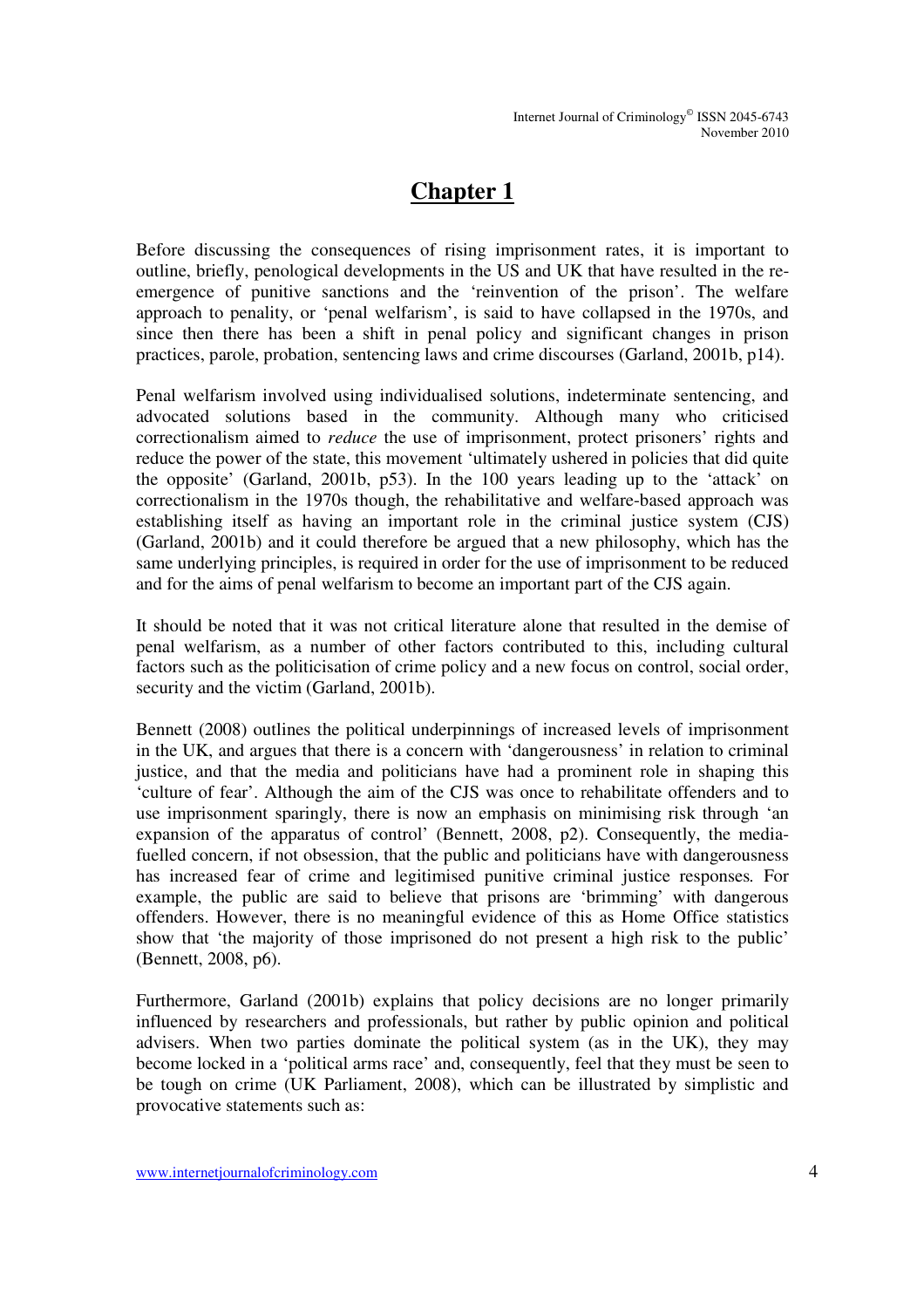The public are sick and tired of a sentencing system that does not make any sense. They read about dangerous, violent, sexual and other serious offenders who get off lightly, or are not in long enough.

(Home Office, 2002, cited in Bennett, 2008, p6).

This illustrates the point that if community justice is to be accepted by the public, then meaningful steps must be taken in order to reduce the obsession with dangerousness and risk (with co-operation from politicians and the media). This issue will be discussed in more detail later in this report.

The paradigm shift from penal welfarism to 'new punitiveness' or 'punitive populism' is exemplified by the increased use of imprisonment in the UK and elsewhere, particularly the US. For example, the average daily prison population in Scotland increased by 22% from 1998/99 to 2007/08 (The Scottish Government, 2008a), and even though recorded crime rates are at their lowest level in 30 years, the prison population is expected to reach 9,600 by 2018/19 if policies remain as they are (BBC News Website, 2010). This is a significant increase from the current figure of 7,630 (King's College London Website, 2010b). Commenting on this, Justice Secretary Kenny MacAskill stated that more offenders should receive community penalties rather than short term prison sentences, as Scotland's dependency on imprisonment means that 'the Scottish Prison Service is diverted from working with the more serious offenders to reduce the risk they pose to the public' (The Scottish Government, 2010). Furthermore, prison population rates have also grown rapidly in England and Wales: in 1992 the prison population rate was 88 per 100,000 of the population and is currently 153 per 100,000 (King's College London Website, 2010a) Although these figures are startling, the dependency on incarceration is apparently greater in the US as it has the highest imprisonment rate in the world: with 753 per 100,000 of the population in prison (King's College London Website, 2010c).

The practical problems arising from this dependency on imprisonment in the  $UK - such$ as severe overcrowding and huge financial costs – have, surprisingly perhaps, not led to a concerted search for solutions to reduce the use of imprisonment (The Scottish Prisons Commission, 2008). For example, in December 2007, it was announced that the UK government were planning to build an additional 10,500 prison places which would include the building of three 'Titan Prisons' (which each house around 2,500 prisoners), the estimated cost of which was £2.3 *billion*. The government justified this by stating that these new prisons will 'combine the best aspects of smaller prisons with the efficiency savings of centralised support services' and that there will be a focus on individual needs and strong interactions between prisoners and officers (Ministry of Justice, 2008, p5).

Although plans to build three 'Titan' prisons have now been abandoned, there are still plans to dramatically increase the prison capacity and thus the government is still trying to 'build its way out' of the problem (The Commission on English Prisons Today, 2009, p13). If more prison places are created then surely there will be *less* focus on the individual and *weaker* interactions between officers and prisoners as such institutions are too large for individual services to be delivered effectively (Wisconsin Council on Criminal Justice, 1972, cited in Toch, 2005).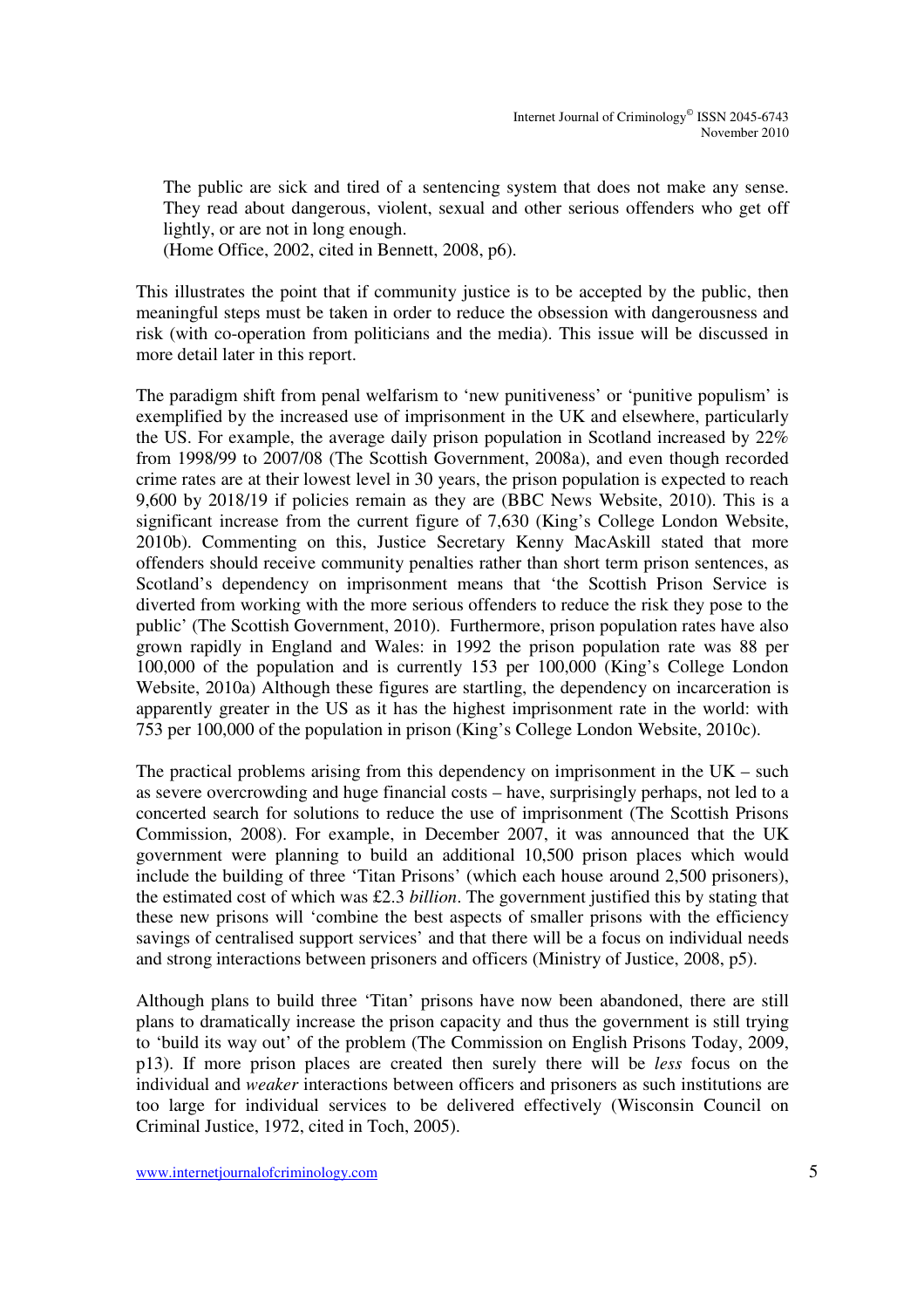Conversely, Scotland's new prison inspector, Hugh Monro, stated recently that he supports the government's plan for community penalties to be used in favour of imprisonment for low-risk offenders as '[t]he feeling from governors, staff and prisoners themselves is that short sentences don't work' (The Herald Scotland, 2009), and it is recognised that if the CJS continues to rely so heavily on imprisonment, more prisons will *have* to be built and may ultimately become as overcrowded as today's prisons (The Scottish Prisons Commission, 2008). The Commission on English Prisons Today (2009, p37) have also criticised plans to introduce more prison places as present levels of spending on imprisonment cannot continue in the current financial climate and '[p]recarious global economic conditions combined with the crisis our penal system faces makes demands for a smaller, more effective and cheaper system…imperative'.

A defining issue regarding mass imprisonment is that of the incarceration of whole groups of people rather than individual offenders (Garland, 2001a), and those who live in poor areas with high levels of unemployment, bad housing and poor educational opportunities have a much greater chance of being caught up in the 'carceral net' of the justice system (Foucault, 1977; Stern, 1989). This can be illustrated by Houchin's (2005) research, which was concerned with the links between imprisonment rates and social exclusion in Scotland. This research was based on all prisoners in a Scottish prison on the  $30<sup>th</sup>$  June 2003, and their 'housing types' were categorized into eight groups: with 'A' being the most affluent housing type and 'H' being the poorest. It was found that 28.4% of the prison population lived in type 'H' housing, compared to only 10.2% of the general population. Furthermore, at the time of this research, the Scottish imprisonment rate was 129 per 100,000. However, for all men from local authority wards with a Scottish Index of Multiple Deprivation (SIMD) score of over 70 (if a ward scores over 60 on the Index it is classified as being seriously or acutely deprived), the imprisonment rate rose to 953 per 100,000.

This research reveals that high rates of imprisonment can be used as an indicator of social deprivation in a community just as much as low employment rates or short life expectancy and, therefore, intensifying tough criminal justice responses is not likely to be effective (Houchin, 2005). Moreover, although crime is widespread and committed by people from different social backgrounds, the prison population clearly does not reflect this and it has been argued that this is because the justice system shows an acceptance of inequality by '[punishing] the poor for their poverty' (Stern, 1989, p43).

Similarly, Wacquant's (2001) theory of 'deadly symbiosis' proposes that, for many African Americans (particularly young men), the prison and the ghetto exist in a symbiotic relationship that performs the functions of containment and exclusion. The ghetto is a prison and the prison is a ghetto, and many African Americans spend much of their lives moving back and forth between the two. It is said that they live in 'the first genuine prison society of history', which is illustrated by the fact that, in a number of states, the imprisonment rate of African Americans is ten times greater than that of European Americans (Wacquant, 2001, p121). Although concerned with the American experience of black people and the prison system, this theory could also be used to explain why a large proportion of the prison population come from a few deprived areas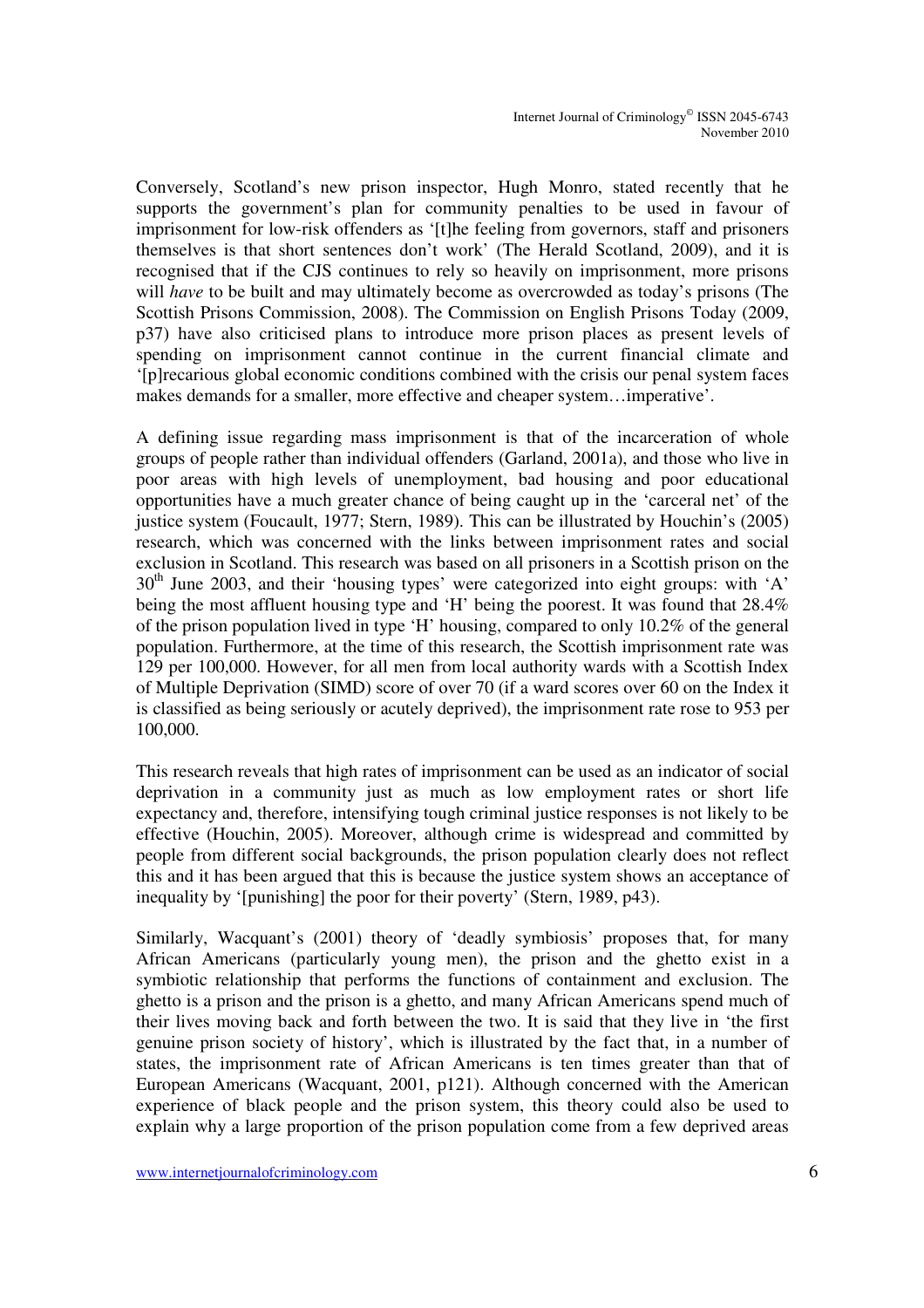in the UK, as it has been shown that young working class men frequently move between deprived communities and prison, like young black people in the US. In other words, it could be argued that the prison and deprived communities have become a single system that contains and excludes groups of people, particularly young working class males. Garland (2001b) states that prison serves a function, in late modern societies, of segregating populations that are considered problematic, leaving those who are more affluent with greater freedom from censure and regulation.

Prison may actually *encourage* future delinquency due to factors such as a lack of meaningful work, corruption, abuse of power and the 'arbitrary power of administration', as these factors may cause many prisoners to feel a great deal of injustice and anger. Consequently, these prisoners may begin to see the CJS itself as being the 'guilty party', and thus be encouraged to commit future acts of crime (Foucault, 1977, p266). Furthermore, the institutionalised control that prisoners experience may result in them becoming used to the routine of imprisonment and thus the chances of them leading a law-abiding life on release could be reduced (Goffman, 1991; Irwin and Owen, 2005). Such theories can be supported by the Social Exclusion Unit's (2002) statement that the cost to society of re-offending by ex-prisoners is approximately £11 billion per year.

Although it *is* recognised by the state that many deprived communities are associated with higher rates of crime and imprisonment – as they have developed responses that are 'targeted and intelligence led' – these responses have been criticised because, rather than being used to tackle the social problems that contribute to high levels of offending, they are simply used for the police to meet state-imposed targets for arresting offenders (Allen et al, 2007, p17).

It has been established that imprisonment is often concentrated in the most deprived communities. This is clearly problematic as high rates of imprisonment can be detrimental to aspects of the community that are essential to the quality of life and safety of its residents, including: employment rates; housing occupancy; cohesion; and strength of networks (Allen et al, 2007), for, as Travis (2005, pxvii) states, 'we have forgotten the iron law of imprisonment – they all come back'. It is therefore important to address the impact that mass incarceration has on communities.

There are many meanings of the word 'community', so a definitional note should be made. Throughout this report, the word 'community' will refer to a geographical location that has set boundaries and is distinguishable from other neighbourhoods. Broader definitions of community which take into account social and family networks and relationships, and the impact that imprisonment has on this aspect of the community will also be considered (Travis, 2005).

 It has been suggested that some communities suffer the negative consequences of 'tough on crime' policies more than others (Travis, 2005). For example, the economic viability of communities that experience high rates of incarceration (and 're-entry') is affected in a number of ways as the family of a prisoner may lose a source of income, and thus debt can accumulate. Consequently, there is greater competition for social service resources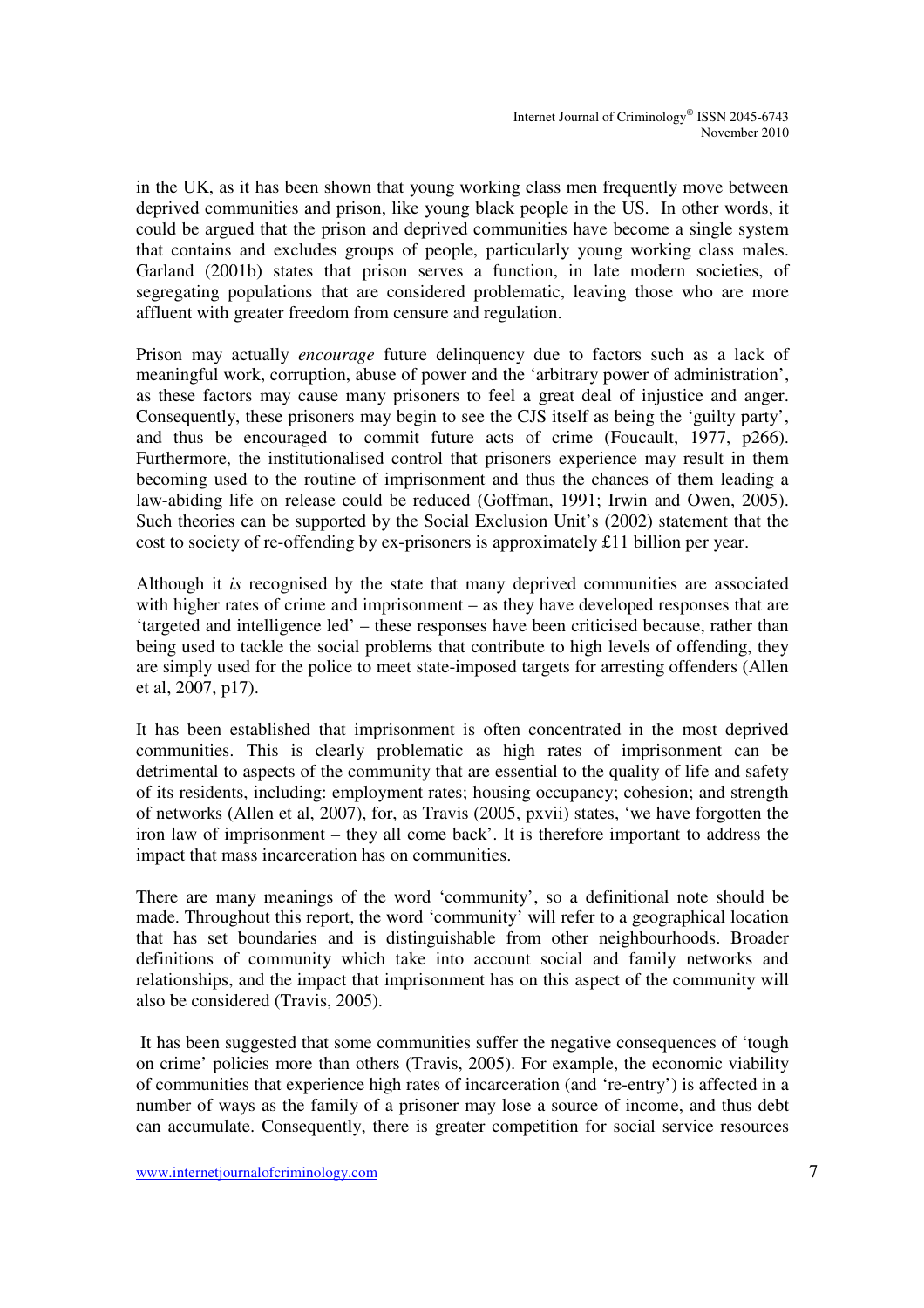and, when they return, prisoners have poor employment prospects, which impacts upon other agencies. In other words, 'individual-level effects add up to a significant community-level impact' (Travis, 2005, p291).

According to labelling theory, when a person is labelled as a 'criminal' (due to an encounter with the justice system), this stigmatisation may actually encourage them to continue their deviant behaviour (Burke, 2005). Travis (2005) suggests that high rates of imprisonment can also affect a *community's* identity as its residents may be stigmatised for living there, which can be damaging to their life chances as well; that is to say, imprisonment can stigmatise the *whole* community. For example, Clear et al (2001, cited in Travis, 2005) found that the stigma prisoners experienced often extended to their friends and family, who consequently became withdrawn from the community. Furthermore, due to the stigmatisation that high incarceration communities experience, the reputation of the area as a good place to work and live could be affected negatively (Clear et al, 2001). It is argued therefore, that initiatives which enable greater community involvement with criminal justice processes may be less stigmatising and, thus, less damaging to communities with high rates of offending.

High rates of incarceration can also impact upon the *legitimacy* of the CJS in a community, as many ex-prisoners have negative views of the police, the CJS and the law, and often distrust the system after being imprisoned. Furthermore, where incarceration is a common experience, the criminal law may have a less deterrent effect (Travis, 2005). This can be demonstrated by examination of re-offending statistics in Scotland which suggest that, even if a deterrent effect does exist in areas with high levels of incarceration, it is 'small and probably negligible' (Houchin, 2005, p73). Since 'an individual's perception of police legitimacy will play a role in the success or failure of interactions with that institution' (Tyler, 1998, cited in Travis, 2005 p294), this is clearly problematic and illustrates the importance of restoring faith and trust in the CJS in communities that have been damaged by concentrated incarceration.

Although some may argue that neighbourhoods can be improved by incarceration as those committing crime are removed, which stops residents (if only temporarily) from being victimised (Zedlewski, 1987, cited in Clear et al, 2001) this argument is too simplistic. An 'ecological' perspective, such as Rose and Clear's (1998 cited in Clear et al, 2001), places more emphasis on the *social* context and suggests that high rates of incarceration destabilise neighbourhoods. 'Formal' and 'informal' social controls exist in communities and both play an important role in controlling criminal behaviour. Formal social controls stress compliance with behavioural norms, through *state* power, while informal social control processes seek to achieve compliance with localised, communityoriented norms (Rose and Clear, 1998, cited in Travis, 2005). According to Rose and Clear's (1998, cited in Tucker and Cadora, 2003) 'coercive mobility hypothesis', high rates of incarceration can weaken the social, political and economic bonds in a community, which are all important mechanisms for informal social control. In other words, high incarceration rates in concentrated areas can actually increase levels of crime, making these neighbourhoods *less* safe. Such work builds upon Shaw and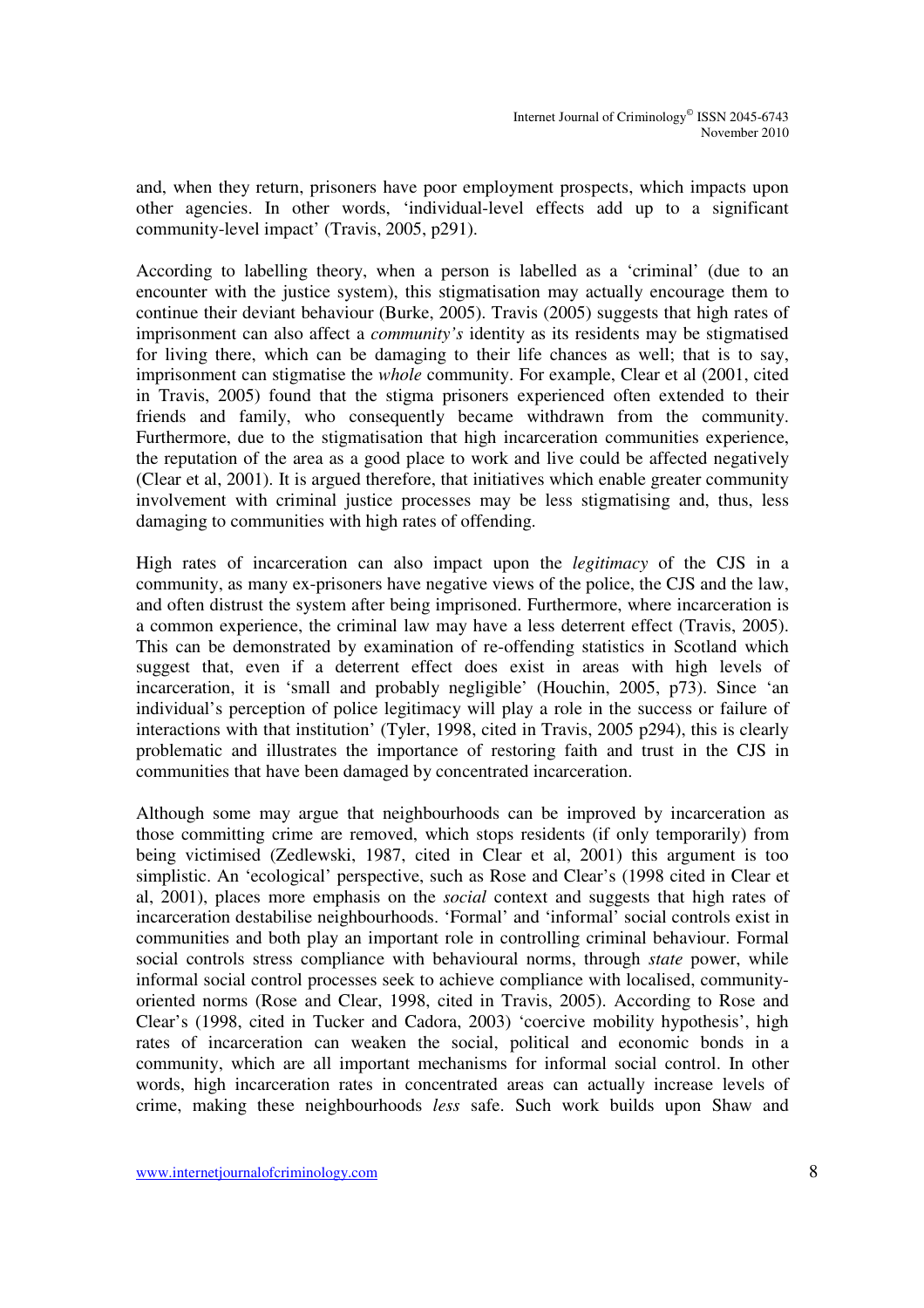McKay's (1942 cited in Clear 2007) social disorganisation theory, which states that, when informal social controls are weak, crime flourishes.

A number of studies have tested this hypothesis, and although there are methodological limitations pertaining to all of them (and though some did not find a correlation between high rates of incarceration and levels of crime), they all found that processes of informal social control were negatively affected by incarceration (Clear, 2007). For example, imprisonment destabilises families and relationships – important agents of informal social control – partially due to the fact that there is a 'gender imbalance', caused by high incarceration rates of men. Also, the removal of large numbers of men (many of whom are fathers) can negatively impact upon children in a number of ways, and these 'ripple effects' collectively harm the community and put pressure on social services (Braman, 2002 cited in Travis, 2005). By analysing the impact that incarceration has at a neighbourhood level, the potential for a new approach involving community-level responsibility for criminal justice is clear.

Despite the challenges for both the UK and Scottish Governments in reducing the use of imprisonment (and the stark differences in opinion on how to achieve this) there does appear to be a paradigm shift from incarceration and punitiveness to penal welfarism. In a paper published by the Ministry of Justice (2007) it was recognised that short-term sentences are ineffective for reducing rates of re-offending and, that there should be more focus on rehabilitation and treatment programs, with strong support for schemes that involve participation of the community. There are plans to increase the use of community sentences, as it is recognised that, if offenders are given productive work, then this will benefit the wider community. For example, in 2006, local authorities in England and Wales benefited from 6.5 million hours of unpaid work through community sentences, which is equivalent to about £35 million worth of work. It should be noted however, that there is still an emphasis on 'monitoring' and restricting offender's liberty, as it is stressed that offenders dealt with in the community will receive 'no less of a punishment' and if they breach their penalty it is ensured that 'prison places [will be] available' (Ministry of Justice, 2007, p3). Although there is support for a welfare-based approach, it appears to be set in a different context than previously as there is a strong commitment to control and managing/monitoring risk: thus, penal-welfarism is now conceptualised in the context of a *different* political culture (Garland, 2001b).

A recent report by the Scottish Prisons Commission (2008) shows a clear commitment to reducing levels of imprisonment in order to achieve more *equality* and better *social welfare*. It has been noted that '[t]he Government refuses to believe that the Scottish people are inherently bad or that there is any genetic reason why we should be locking up twice as many offenders as Ireland or Norway' (The Scottish Government, 2007) and it is recommended that imprisonment is only used for those who pose a serious threat to public safety and for those who have committed an offence that is too serious to warrant the use of any other form of punishment. There is also a commitment to community justice and it is recommended that a 'National Community Justice Council' (NCJC) (made up from a number of individuals from different agencies for 'multi-agency' cooperation) is established to provide the courts with community payback options –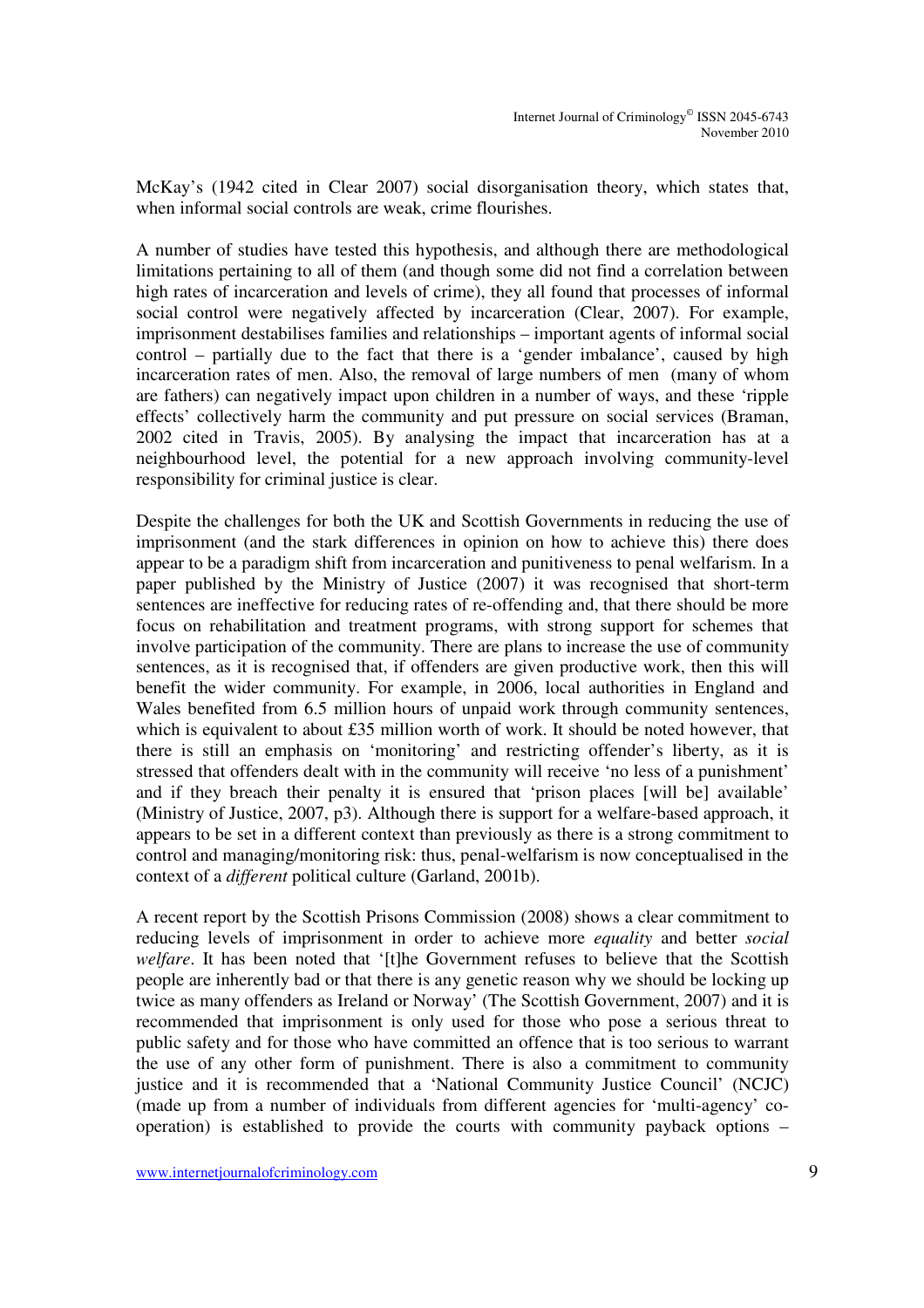'constructive ways to compensate or repair harms caused by crime' – and to improve the services that are available to ex-offenders for reintegration into the community (The Scottish Prisons Commission, 2008, p4).

These recommendations have been acknowledged by the Government, as the Criminal Justice and Licensing (Scotland) Bill – which proposes that community payback orders are used in lieu of short-term prison sentences – is currently going through the Scottish Parliament (The Scottish Government, 2009b). Furthermore, in order to ensure that the community service system is improved, the Government has announced that an additional £9.5 million will be used to fund this system (The Scottish Government, 2009a).

Although the *main* principles underlying the penal-welfare approach have not changed, it is now being handled differently, with debates currently taking place regarding the use of community justice and JR, which will be examined in greater detail in the following chapters.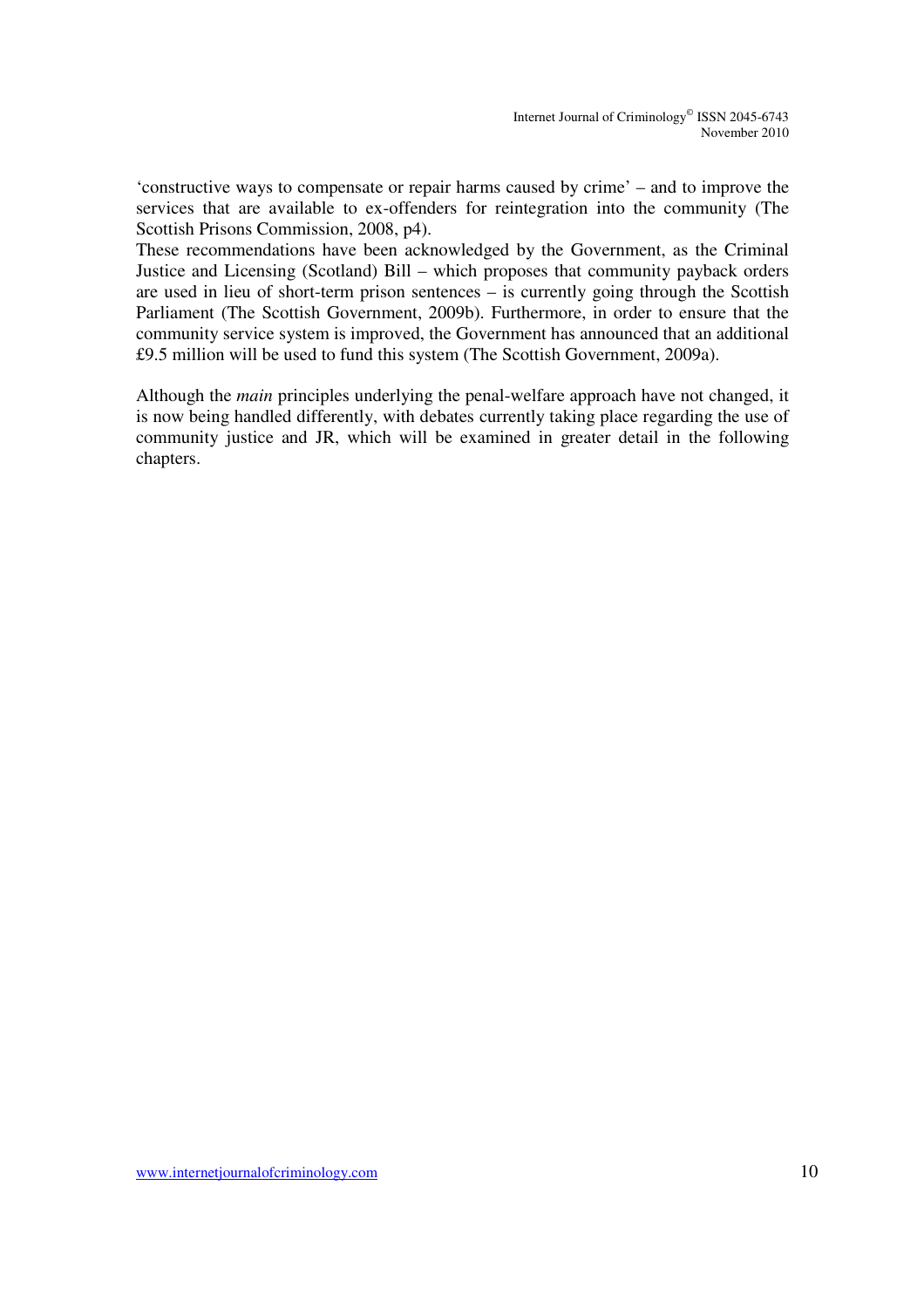## **Chapter 2**

According to Clear (2007), programs that focus on individual offenders will only reduce the use of imprisonment marginally, and in order to address the problem of rising incarceration rates, the well-being of *communities* must become the main objective of the CJS. As Stern (1989, p68) observes, '[t]he punishment-hunger of the British psyche requires no further feeding' and throughout this chapter, potential solutions to the overreliance of imprisonment in the UK will be examined. First, the concept of community justice and the philosophy behind this approach will be outlined.

There are three penal discourses prevalent today: 'punitive-repressive'; 'surveillantmanagerial'; and, 'humanistic-rehabilitative'. Community justice is said to have emerged largely from the latter discourse – which is based on a belief that individuals can be helped (practically and emotionally) and educated to stop their offending behaviour (Nellis, 2005, p47) – and is associated largely with the communitarian and abolitionist traditions in criminology (McLaughlin and Muncie, 2006).

It should be noted, however, that there are a number of versions of community justice and, as it is such a broad paradigm, there is no single definition that encompasses all the ideas contained within it. Nonetheless, it can be said that, central to this paradigm is the idea that 'promoting community life' should be the main goal (Clear, 2007, p194), and there are elements essential to this approach, including that: there is restoration; there is an emphasis on maintaining and reintegrating offenders in their communities; and (where possible) 'ameliorative' sanctions are used instead of punitive sanctions such as imprisonment (Clear, 2007). According to Nellis (2000, cited in McLaughlin and Muncie, 2006), this approach opens up more opportunities in comparison with other forms of justice, and it is hoped that it will help to create safe 'inclusive communities' by providing a solution to the problems of social exclusion and mass imprisonment.

It is also hoped that, through community justice, individuals will obey the law because they see the *moral* value of doing so and will have a genuine concern for the safety of their community. This is known as 'voluntary co-operation' and it has been said that the CJS cannot achieve this ideal alone. For example, if individuals only obey the law because they are coerced, then they are co-operating *only* for their own good – and not their community's (Clear and Karp, 2000).

Community justice and JR are 'philanthropic' inasmuch as they challenge us to consider the condition and background of the offender. In the example of deprived communities that experience high rates of incarceration, those advocating a community justice approach may perceive offenders from these communities to be victims themselves because of the conditions in which they live. This approach could therefore be described as a 'philanthropic endeavour' as it is ultimately trying to tackle the underlying causes of crime and to reduce the harm caused by punitive sanctions (Payton and Moody, 2008). Similarly, Nellis (2005, p34) argues that community justice is the best philosophy for implementing a more 'humanistic' justice system; a 'belief system predicated on the absolute moral worth of all human beings.'

www.internetjournalofcriminology.com 11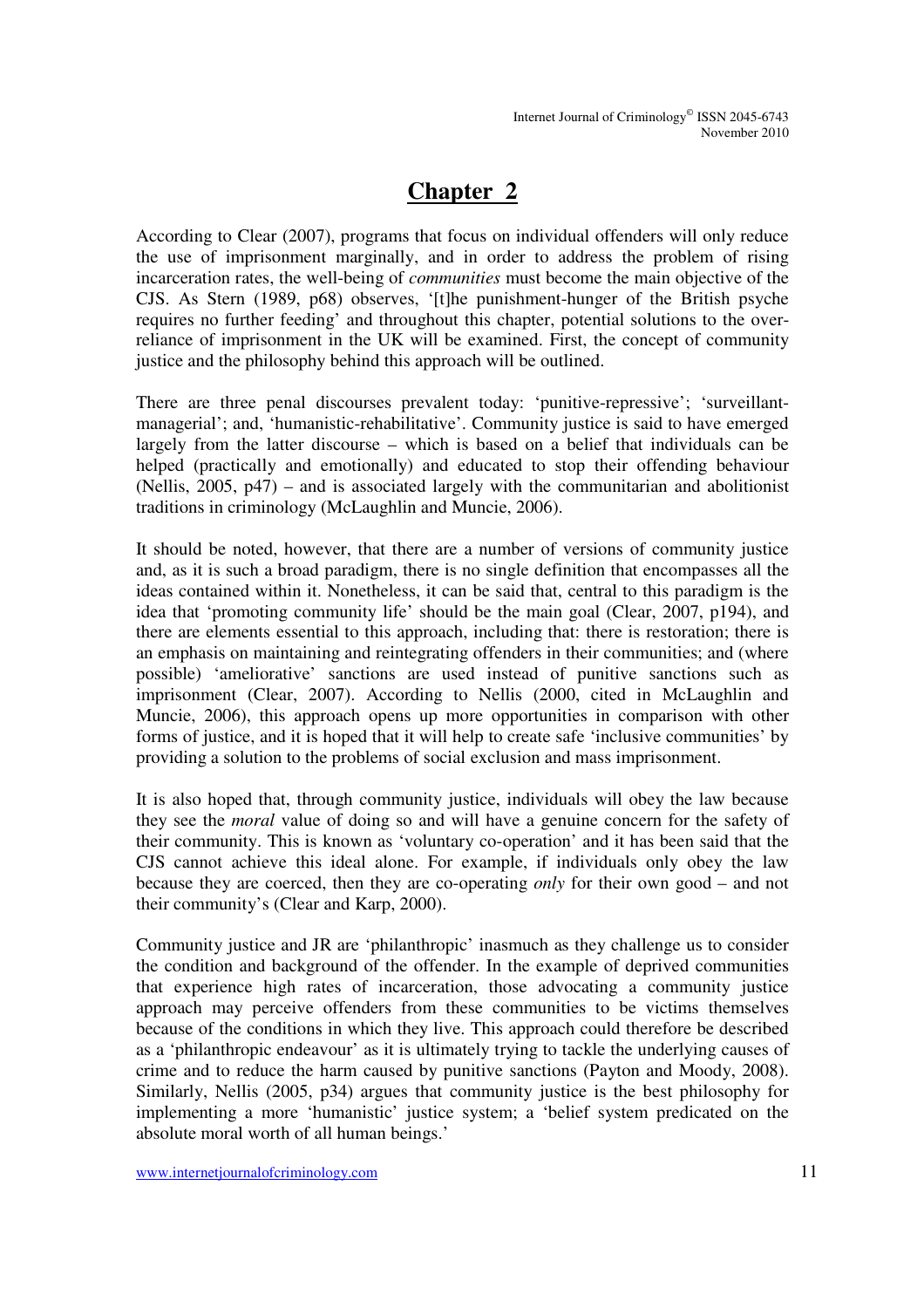A comprehensive community justice philosophy is outlined by Duff (2001, cited in Clear, 2007), who argues that crime prevents community members from pursuing the 'goods' of freedom, autonomy and privacy, and thus there should be a communal response to crime, where offenders are held accountable by community members. Punishment is therefore seen as being communicative in function as the harm that their crime has caused should be communicated to the offender and, in turn, the offender should seek to communicate their remorse to the community. The aim of this approach is to achieve a 'liberal political community' (Duff, 2001 cited in Clear, 2007, p193).

To be put into *practice*, there must be a set of obligations that the offender, the victim, the community and the state share. For example, the offender must recognise the harm that their crime has caused and should apologise to the victim (or the community) for this harm; the community should recognise the harm that has been suffered by the victim and should try to address this through methods of 'victim support'; and, the victim has a duty to assist in the prosecution of the offender and should treat them as a fellow citizen once they have paid their debt through their punishment (Duff, 2001 cited in Clear, 2007). Concerns have been raised about the role of the state in this process, and it has been asked why the state – through the formal  $CJS$  – is given the role of 'administering censure', rather than those who are more directly affected by the crime, that is, the victim and the community. For example, censure does not necessarily require 'hard treatment' and may be achieved more successfully by approaches such as community action or restorative justice. However, it might be argued that for certain crimes the power to censure wrongdoing should be taken away from the community and passed on to the state, but, reaching an agreement on the point at which the state should intervene may be problematic in a community justice approach (Duff, 1996, cited in Wright, 2003, p8).

As Duff (1996, cited in Wright, 2003, p7) argues, in order for a system of punishment to be justified, it must be shown that it 'does more good than harm', and that there are no alternative practices available that could result in an equal (or greater) amount of good at no higher cost. In this sense, community justice can be justified as there are many ways in which such initiatives have the capacity to do more good than the punitive sanctions that are being used excessively by the CJS (by, for example, improving the quality of life for community members), and it has also been demonstrated that this can be achieved at much lower costs than imprisonment (which will be discussed in more detail later in this report).

The ways in which punitive policies and high levels of incarceration impact upon a community have already been outlined: this illustrates the need for an approach that will *restore* communities' mechanisms of informal social control and strengthen their norms and values. Since housing, employment, education, and health are all important sources of this form of control, in order to improve public safety and quality of life it is crucial that they are made a focus of community justice (Clear, 2007). This is particularly important in relation to people from disadvantaged neighbourhoods, as they are often 'stuck' in these places (since they cannot afford to move to a more desirable location) and can become 'isolated politically, socially and economically' (Clear, 2007, p70).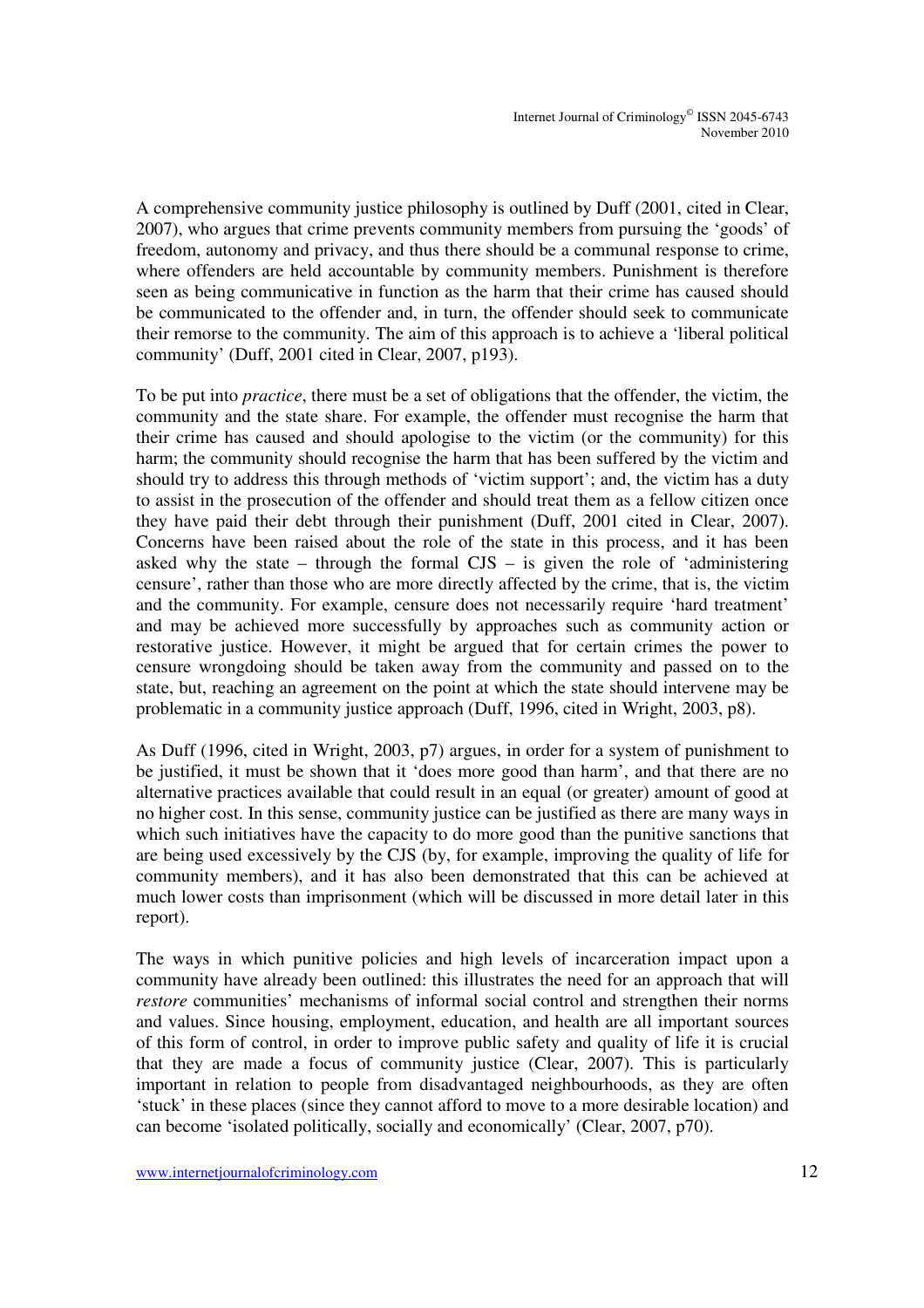It should be noted however, that it is not only the detrimental impact of punitiveness and high levels of incarceration that illustrate the need for a community justice approach. For example, the Joseph Rowntree Foundation conducted a survey on the 'social evils' that the British public feel dominate today's society, and, although there were methodological problems (as the sample of participants was not wholly representative of the British public), it was found that one of the main concerns that participants had was that there is a greater sense of 'individualism' in Britain today – as many people do not regard themselves as being part of the wider society – and that there has been a 'decline of community'. In other words, people feel that community members are becoming increasingly isolated from one another and, consequently, the well-being of members has been negatively impacted upon (Watts, 2008, p3). The findings support the argument that a community justice approach is required that will strengthen communities and their values in order to produce long-term benefits for the whole of society, rather than an approach that concentrates simply on offenders and victims.

Community justice is a 'localised' form of justice that involves working partnerships between a number of agencies and organisations in the community in order to enhance informal social control and community cohesion (Pakes and Winstone, 2005), which is to say that it is a 'multi agency approach'. This is because community justice aims not to rely exclusively on professional expertise within the CJS, but instead utilizes the valuable resources that already exist in communities and the problem-solving abilities of citizens themselves (Clear and Karp, 2000). As Travis (2005, p304) states, 'communities have enormous untapped resources', and if local authorities and the public are made aware of this potential, then the possibilities for localised solutions to offending are vast.

A number of benefits of a more localised approach are outlined by Stern and Allen (2007) including that: such an approach is more likely to be understood and trusted by local people, which will create more confidence in the CJS; work to deal with individual offenders can be integrated with programmes that will benefit their families and the wider community; local authorities will be given more of an incentive to tackle offending behaviour and reintegrate ex-offenders if they are given this responsibility (and thus the ways in which funds are spent will become more effective); and, people will have clearer and more meaningful knowledge about crime in their area (and what is being done to tackle it) as more accurate information about local areas and their needs will be obtained for policy making. This greater understanding could increase support for community penalties and could help tackle an 'inappropriate fear of crime' (Stern and Allen, 2007, p46).

Furthermore, that there are only a relatively small number of deprived communities which have high levels of incarceration (and offending) is advantageous to community justice as this means that initiatives do not need to be introduced on a large scale throughout the whole of the UK (Clear, 2007). It can be argued however, that, although a number of people who live in communities, which are not recognised as being 'disadvantaged', suffer from the same problems as those who do live in disadvantaged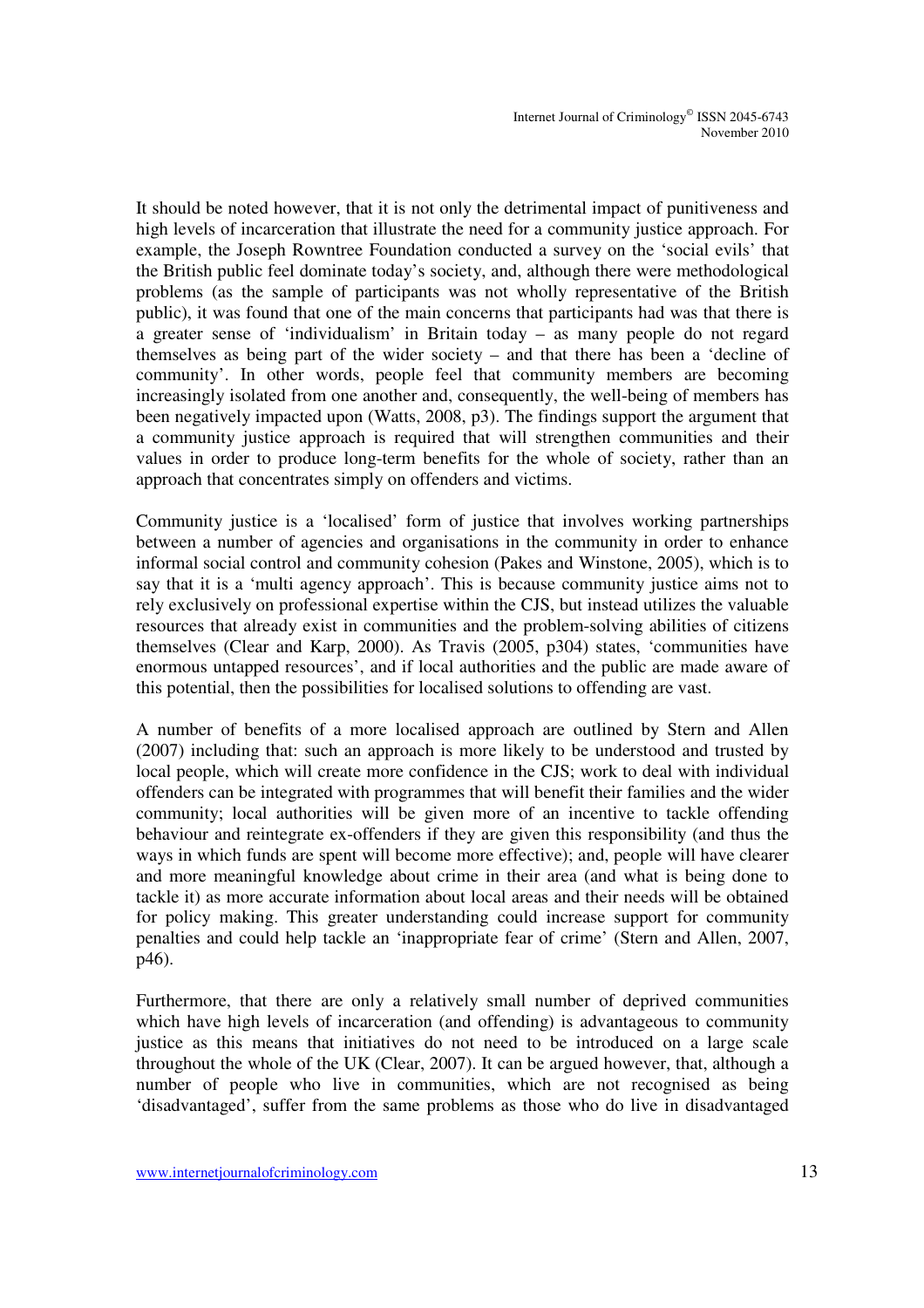areas, they may not fully benefit from community justice as they are unlikely to be subject to community justice initiatives.

If the imprisonment of an individual is inevitable (and it is agreed in the community that it is the most appropriate sanction for them), the reintegration of ex-prisoners is also a crucial element of community justice as these individuals face a number of challenges in refraining from a life of crime when they are released. A case study by Anderson (2001) illustrates the difficulties that can arise in the transition from a life of crime to legitimate, law abiding behaviour – even with the best intentions. In this case, a 17 year old boy, Robert, was imprisoned for assault on a rival drug dealer. When he came out of prison, he wanted to earn money in a legitimate way and so he started up a small business and attended university. However, Robert was often mocked by his old friends who were still in the drug trade and he also felt that he was alienated from 'the system' due to his status as an ex-prisoner. The tensions that exist between life in communities (with high rates of crime) and the CJS are illustrated by the fact that Robert, unable to maintain his credibility in the usual manner (by threatening violence), struggled to get by on the street, yet violence on his part would jeopardise his freedom by breaking his parole conditions. Although this case is an American example, it can be said that many ex-prisoners in the UK face similar problems, which highlights the importance of the role of the state *and* the community in helping such people turn their lives around.

The problems that ex-prisoners experience when reintegrating with their communities are clear, and it is important that we do not just look at the ways in which the CJS could reduce the 'desistance process' in order to reduce levels of offending. Rather, it has been said that we should think about the ways in which the system can be challenged in order to 'bridge the gap' between society and ex-offenders, between 'us' and 'them' (Travis, 2005, p268). This is why restoration and reintegration are important elements of community justice (Clear, 2007).

For example, abolitionists criticise the CJS for further criminalising and stigmatising offenders by relying heavily upon imprisonment and punishments which focus on retribution and 'disintegrative shaming' (McLaughlin and Muncie, 2006). Reforms to the CJS can therefore be rationalised on the basis that if ex-prisoners are to be successfully reintegrated into society, then they (and their family) should be afforded the *opportunity* to lose the stigmatisation associated with imprisonment, that is, 'permission to legally move on from the past' (Maruna, 2001, cited in Travis, 2005, p261). As Travis (2005) states, with less stigmatisation ex-offenders may be able to find work more easily and become more engaged with members of their community which, in turn, could result in lower levels of recidivism.

The idea that is fundamental to these proposals is that the labeling process which stigmatises those labeled 'offenders' should be reversed when they have served their sentence and stopped their offending behaviour (Erikson, 1962, cited in Travis, 2005). However, although these sentiments are commendable in theory, they are more difficult to realise *practically* and the CJS cannot accomplish these goals alone. Therefore, in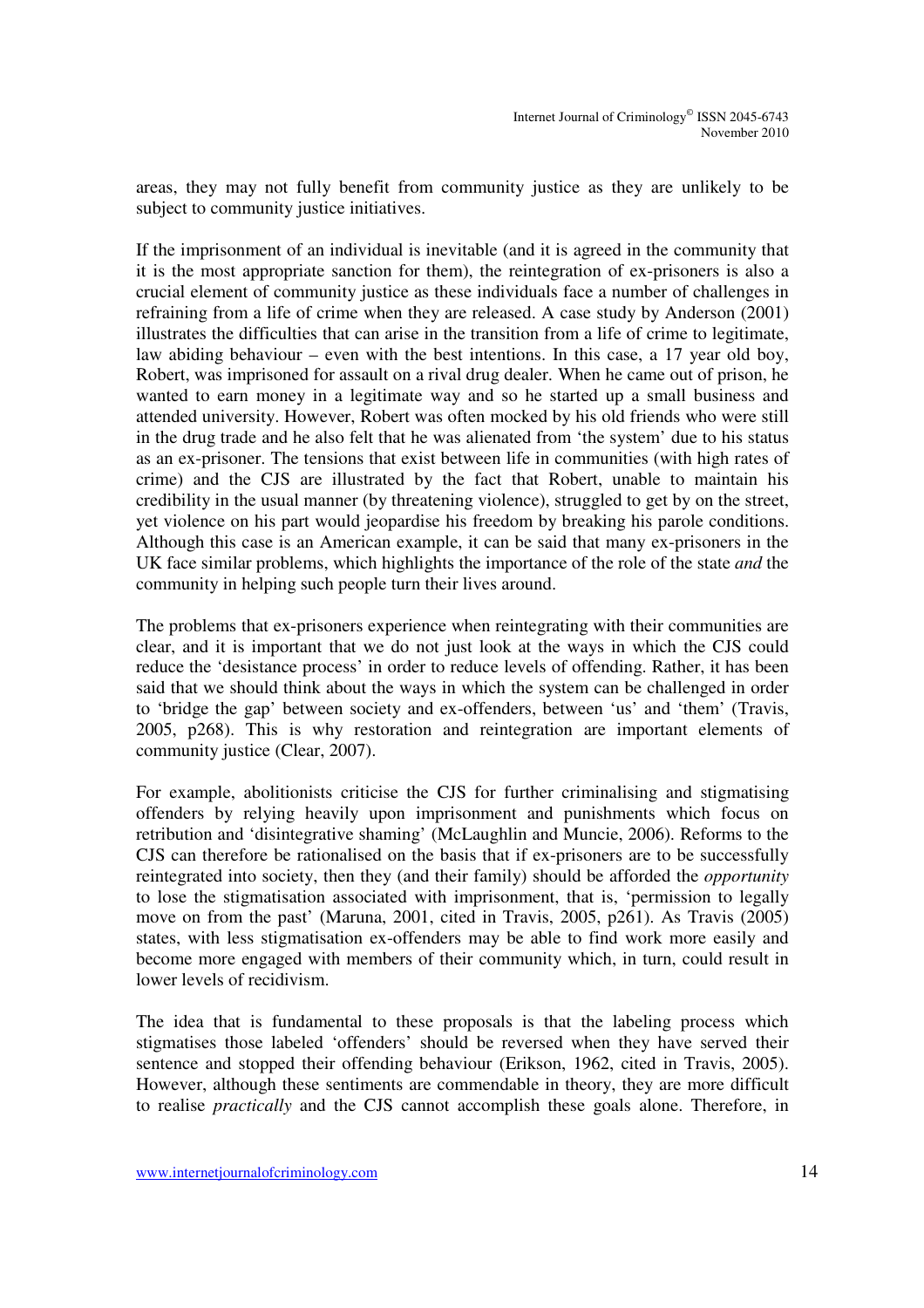order to successfully lower levels of recidivism, there must be greater levels of public involvement (Travis, 2005).

The success of community justice initiatives will also depend on the condition of the public sector in areas such as housing, education and health. Since these services are currently under-funded (in comparison to most countries in Europe), an increasing prison population is likely to continue if funds are not diverted (Downes, 2001), which is illustrated by the point that 'governments that provide more generous welfare benefits will also have lower incarceration rates, while those with less generous welfare programs will have higher incarceration rates' (Beckett and Western, 2001, p39). This is a good reason why approaches that concentrate on the welfare of communities – such as the US model of JR – should be considered, as it involves using the funds spent on incarceration in more productive ways through the application of community-based initiatives (Allen, 2007), and by addressing the resettlement needs of those released from prison (Ross, 2008). In other words, through JR, no new monies are required to fund community justice initiatives (Clear, 2007).

In the UK, interest in JR began with the International Centre of Prisons' (ICPS) research on 'restorative prisons', which noted that improved outcomes for victims, communities and offenders cannot realistically be achieved by incarceration alone, but in the way in which individuals from deprived communities are educated, employed, and housed, and the quality of health care they receive. A clear issue that this research raised was that local authorities have no influence over the public funds spent on imprisonment and probation (despite the impact that this sanction has on a local authority's services). Since this project, the ICPS has been examining a more localised approach to criminal justice and asks whether a redirection of resources, from the CJS, to educational, social and health programmes, may have a more effective impact, through JR (Allen, 2007).

According to Allen (2007, p5), there are crucial elements of JR, including: that particular *places* and not just individual cases are improved by policies and initiatives; and, that strategic plans are adopted that aim to prevent future crime and recidivism by 'collecting and analysing data to inform decisions about how and where best to allocate public funds'. Criminal justice practices which involve unproductive spending must be identified and adapted in order for savings to be made (Tucker and Cadora, 2003). For example, it has been suggested that savings could be made if non-violent offenders received community sentences rather than imprisonment and if policies were introduced to reduce the number of people sent back to prison for parole and probation violations (Ross, 2008). A portion of these savings could then be set aside in a separate fund (Tucker and Cadora, 2003) and, once areas most in need of investment have been identified (areas which have high rates of offending and imprisonment) through geographical mapping techniques (Ross, 2008), these savings can be 'reinvested' into programs designed to tackle issues concerning health, education, employment and public safety (Tucker and Cadora, 2003). It is thought that, by giving local authorities ownership of these funds, there will be more incentive for them to create alternative solutions to offending for longer-term benefits and future savings (Allen, 2007), and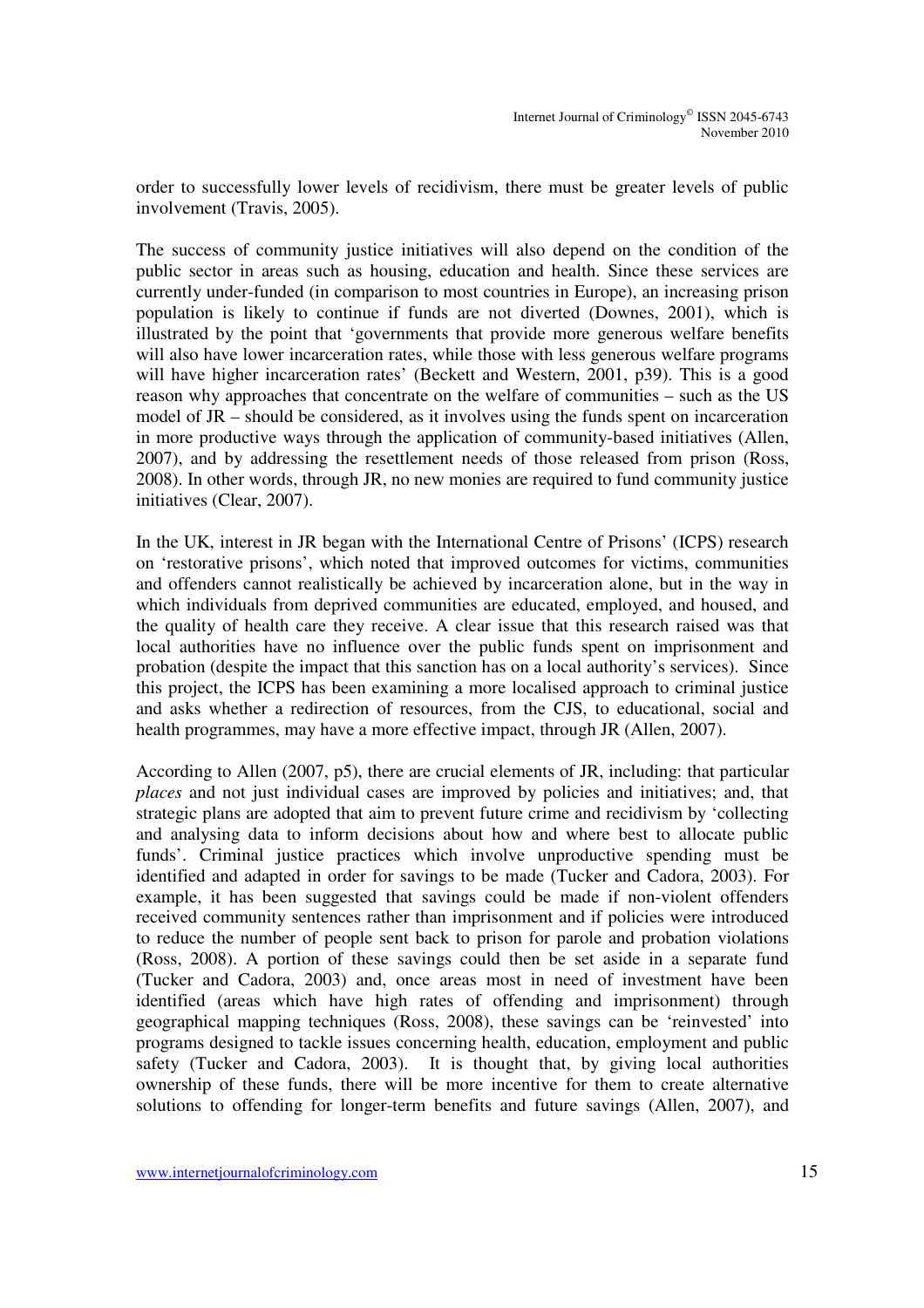since these funds are *not* being spent on imprisonment, the 'collateral damage' from the use of incarceration will be prevented (Clear, 2007).

JR is not solely about redirecting funds that are currently spent on incarceration; it is also concerned with the devolvement of responsibility and accountability to local level, so that solutions to community problems might be sought in the communities themselves. It has been said that we should be asking the question 'what can be done to strengthen the capacity of high incarceration neighbourhoods to keep their residents out of prison?' rather than 'where should we send this individual?' (Tucker and Cadora, 2003, p4).

There has been clear interest in a more localised approach to criminal justice and the concept of JR recently throughout the UK. For example, in a report by the Commission on English Prisons Today (2009), it is recommended that criminal justice become more localised and, it is recognised that if the use of prison is reduced then these funds can be reinvested in communities and local solutions through JR. It is suggested that something similar to Scotland's Community Justice Authorities (CJAs) could be set up throughout the UK as 'local strategic partnerships' comprised of representatives from a wide range of policy areas (such as health, criminal justice and education) to facilitate and oversee JR initiatives (The Commission on English Prisons Today, 2009, p56).

The House of Commons Justice Committee (2010, p112) has also shown a commitment to JR and recently published the report 'Cutting Crime – The Case for Justice Reinvestment'. The committee recognises that a long term, problem-solving approach is required for 'victimised communities, as well as offenders and their families [to] benefit from…targeted support', and that JR should be considered in order to address the following issues: that all parts of the CJS are currently not pursuing the same goals; and agencies *beyond* the CJS have the potential to play a role in reducing imprisonment and recidivism rates. They recommend that a national JR fund is created that will move resources from the CJS to local areas, and argue that the money intended for the construction of Titan prisons should be put into this fund (The House of Commons Justice Committee, 2010).

The localised and flexible nature of community justice and JR means that there are a number of different initiatives and programmes that could be introduced throughout the UK as part of this philosophy, and the following chapter will illustrate the ways in which this approach has already been put into practice, with particular reference to the UK and the US.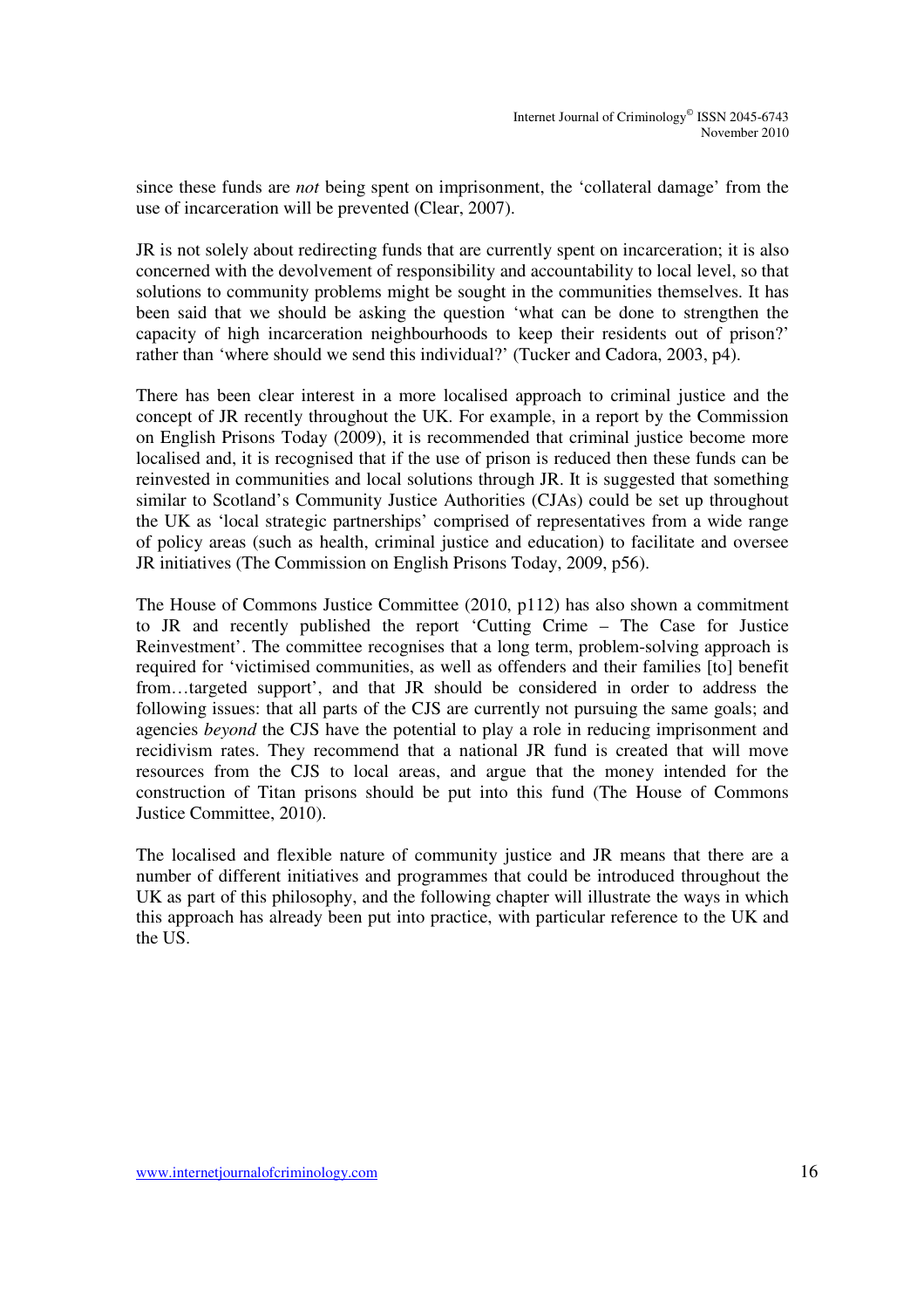## **Chapter 3**

Community justice is a trend that has been growing over the years and, throughout this chapter, examples of the community justice approach in practice will be outlined, including: North American examples of JR, the Gateshead JR project, the Scottish CHS, and community justice centres.

Firstly, it should be noted that a wide number of restorative justice practices have emerged over the years and, although it is recognised that restorative justice is an important element of the community justice paradigm (Nellis, 2000), it is beyond the scope of this report to outline examples of this specific approach and instead, more general community justice approaches will be focussed upon (many of which entail elements of restorative justice).

### **JR in Practice**

#### *Connecticut*

A number of initiatives, introduced throughout the US, demonstrate ways in which the concept of JR can actually be put into *practice*. For example, in Connecticut, a JR strategy was introduced in order to tackle a growing prison population (which was growing at the fastest rate in the US), and a vast budget deficit. Legislation was introduced to reduce levels of recidivism and the number of parole and probation violations, and of the \$30 million saved from this strategy, nearly \$13 million of it was reinvested into community-based initiatives. Since this strategy was implemented, the prison population and levels of probation violations have decreased significantly and there has also been a reduction in levels of crime (Justice Reinvestment Website, 2010).

#### *Deschutes County*

A JR strategy was implemented in 1997, in Deschutes County, Oregon, enabling the county to supervise juveniles in community-based programs. The funds that were previously used for sending juveniles to state institutions were allocated to the county, which enabled them to fund local programs to supervise youths, and any surplus funds were invested in preventative care. However, if juveniles were sent to state institutions, then Deschutes county assumed the cost of incarcerating them (Tucker and Cadora, 2003).

This local financial responsibility resulted in a reduction of the number of youths in custody (Allen, 2007). Throughout this initiative, Deschutes County have focused on using community programs such as landscaping parks and building homes, and through such services, juveniles have learned skills whilst giving something tangible back to their community. In addition to this, Oregon has saved approximately \$17,000 per case by granting Deschutes County state funds and this money has been reinvested in schools, parks, healthcare, and libraries (Tucker and Cadora, 2003). It should be noted, however, that many of the factors that contributed to the success of Deschutes County's community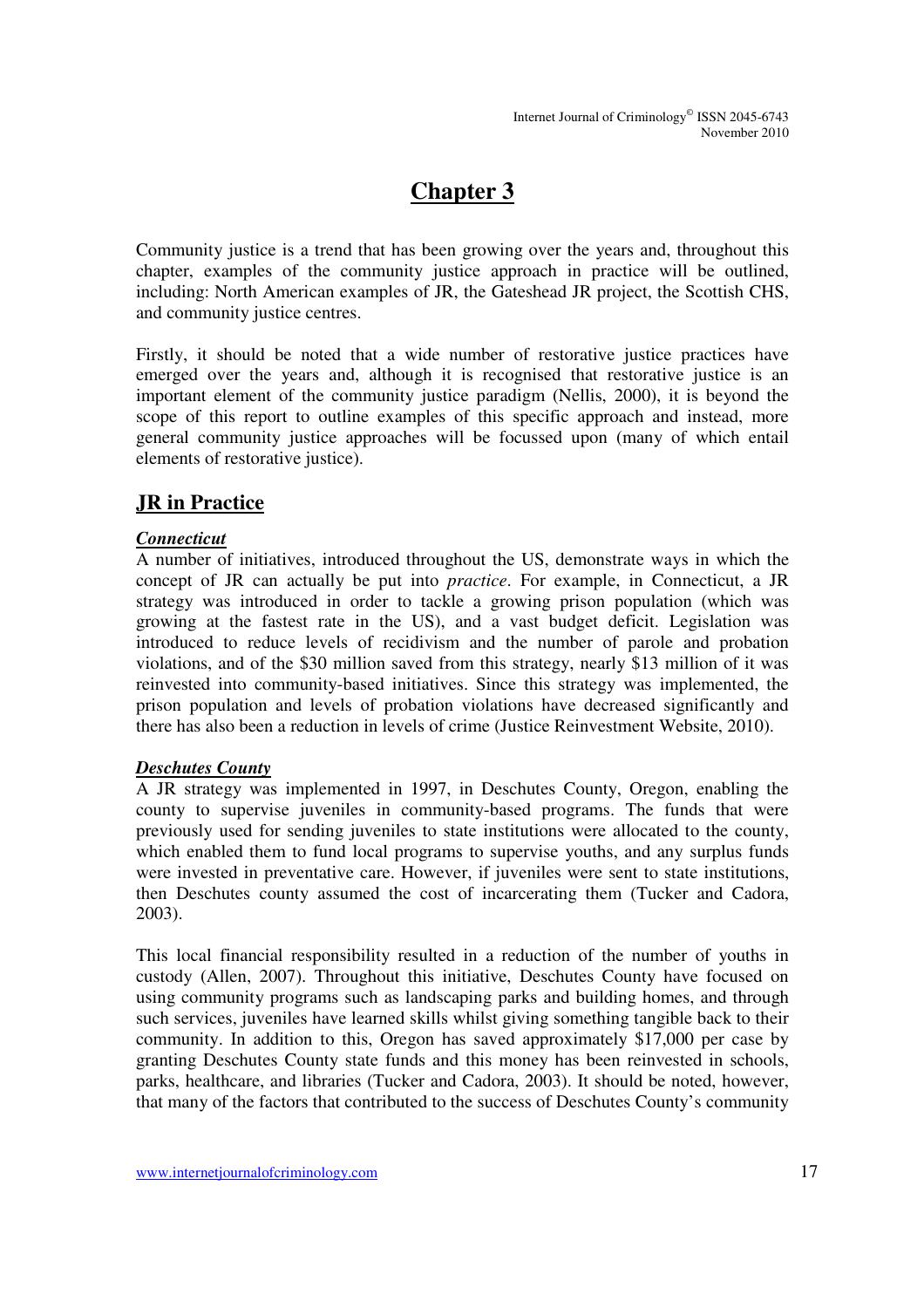justice approach – demographics, support from elected officials, values of residents and county leaders, and so on – may be difficult to replicate in other places (Martin, 2002).

#### *Maryland*

Maryland also adopted a JR strategy to deal with young offenders by introducing 'Multi-Systemic Therapy' (MST) – a method that aimed to reduce youth re-offending rates by concentrating on a number of factors including education, family, peers, and the community. After 59 weeks of this approach, re-arrests were reduced by a considerable 43% according to a study carried out by the Department of Justice. Furthermore, since MST only cost \$9,000 per youth (and the average cost of putting a youth in an 'out-ofstate facility' in Maryland is \$100,000), the cost benefits of such an approach are clear to see (Ross, 2008).

#### *Gateshead*

In 2005, the ICPS began a project with Gateshead Council in the UK to explore ways in which funds could be diverted from incarceration and used to enhance public safety in areas in need of resources. Although there were limitations to the research (as the prison service could not provide accurate information on the postcodes of where offenders lived before and after they were sent to prison), geographical mapping techniques revealed that the majority of offenders lived in the most deprived areas of Gateshead. Based on this, the ICPS recommended a more devolved approach for working with offenders, and, in 2006 the Council made plans to engage local community members to enable their greater involvement in deciding how to manage their neighbourhoods. A commitment has also been made to ensure effective co-operation between agencies and for the local authority to have a greater role in supervising offenders (Allen et al, 2007). Although this project has led to a more localised approach to justice, there has been a lack of support for full reinvestment in Gateshead (from incarceration to community justice approaches) (Australian Human Rights Commission, 2009). Nonetheless, it is a significant step towards a community justice approach being implemented throughout the UK.

### **The Scottish Approach**

It can be said that the community justice paradigm already has a major influence on the CJS in Scotland, through the CHS, which is a unique system that not only deals with

It is interesting to note that, although the term 'justice reinvestment' may be relatively new in the UK, the *concept* is evidently not. For example, Stern (1989) states that in 1983, the Department of Health and Social Security – which was responsible for juvenile crime policy – decided to provide money for voluntary groups, to initiate alternative programmes for juveniles, instead of spending these funds on incarceration. This initiative was regarded as highly successful and all interested parties had to run the schemes jointly, with targeted programmes and continual co-operation with the courts. Reverting back to such a 'multi-agency' approach will be fundamental to the success of any community justice initiatives introduced in the UK today.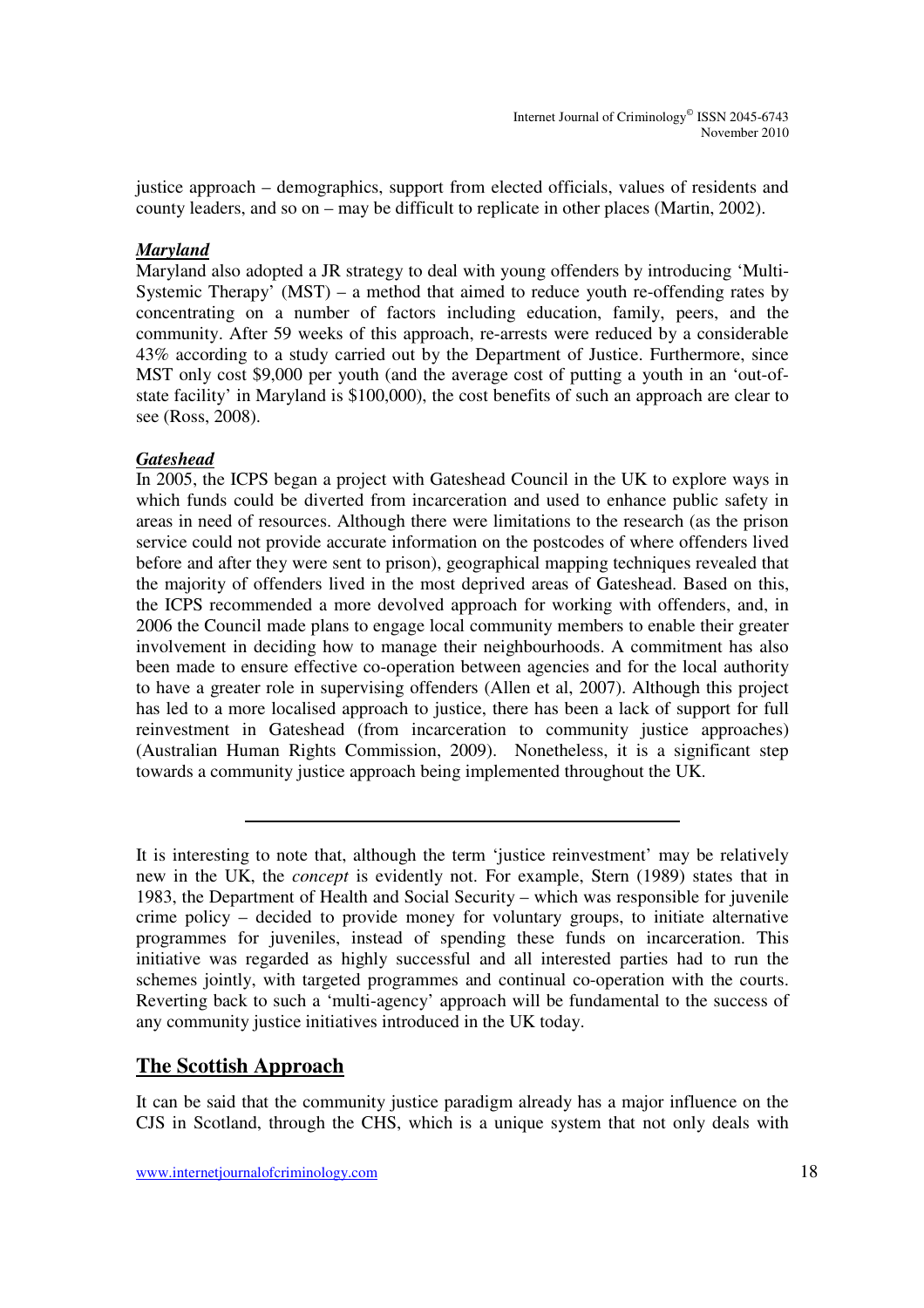young people who offend, but also children who are at risk. The CHS advocates a welfare-based approach, as protection and care issues are considered alongside a child's offending behaviour, in order to try to resolve underlying causes of delinquency (The Scottish Executive, 2004).

An important feature of the CHS is that it is focussed on the community as hearings are based locally with Children's Panel members selected to represent their own communities. In 1996, local governments in Scotland were reorganised and the number of Children's Panels increased from 12 (at regional levels) to 32 (at more local levels) (The Scottish Government, 2008b). This localised approach means that members have a better understanding of the needs of the children in their area and also of the wider community which they can consider when making decisions about a child's welfare (The Scottish Executive, 2004).

However, there are significant differences between the levels of support and quality of training that CHS members receive in different local areas. Indeed, it has been suggested that an 'over-dependence on local support' has resulted in unclear accountabilities, a lack of common standards and a lack of leadership both across the system and locally. This is why many have advocated a more centralised approach that would reduce bureaucracy and provide clear standards and accountabilities (The Scottish Government, 2008b, p7). Arguably, such issues could be applied more generally to community justice as variations and inconsistencies could emerge between the services that local authorities provide. Despite such practical issues, the CHS has been highly praised worldwide and, if a successful system is in place that recognises the importance of considering welfare issues and of a localised approach for children, then it could be asked why we are not aspiring to a similar system for adult offenders in the UK.

### **Community Justice Centres**

In 1999, Travis developed the idea of 'reentry courts' to address the issue of the reintegration of ex-prisoners in their communities. He recommended the use of community service and restorative justice programs in these courts, for assistance to be provided to the families of prisoners, and for judges to keep up to date with the progress of individuals during their period of supervision (Travis, 2005). These ideas are essentially the same as those which underlie 'community courts' and 'community justice centres' and the use of this type of court will now be examined.

#### *Red Hook Community Justice Centre (RHCJC)*

Community courts and community justice centres have been described as 'problem solving courts' that are 'both therapeutic and [hold offenders] accountable' (Nolan, 2009, p13). They contrast with traditional courts as they aim to reflect the issues and interests of the whole community (Rottman, 1996). For example, in New York, the RHCJC focuses upon reparation and rehabilitation, and a number of services (such as social services and community outreach programs) are made available to offenders, victims, and community members. All court proceedings are heard by a single judge, and the centre aims to identify any underlying causes of offending behaviour through a multi-agency approach.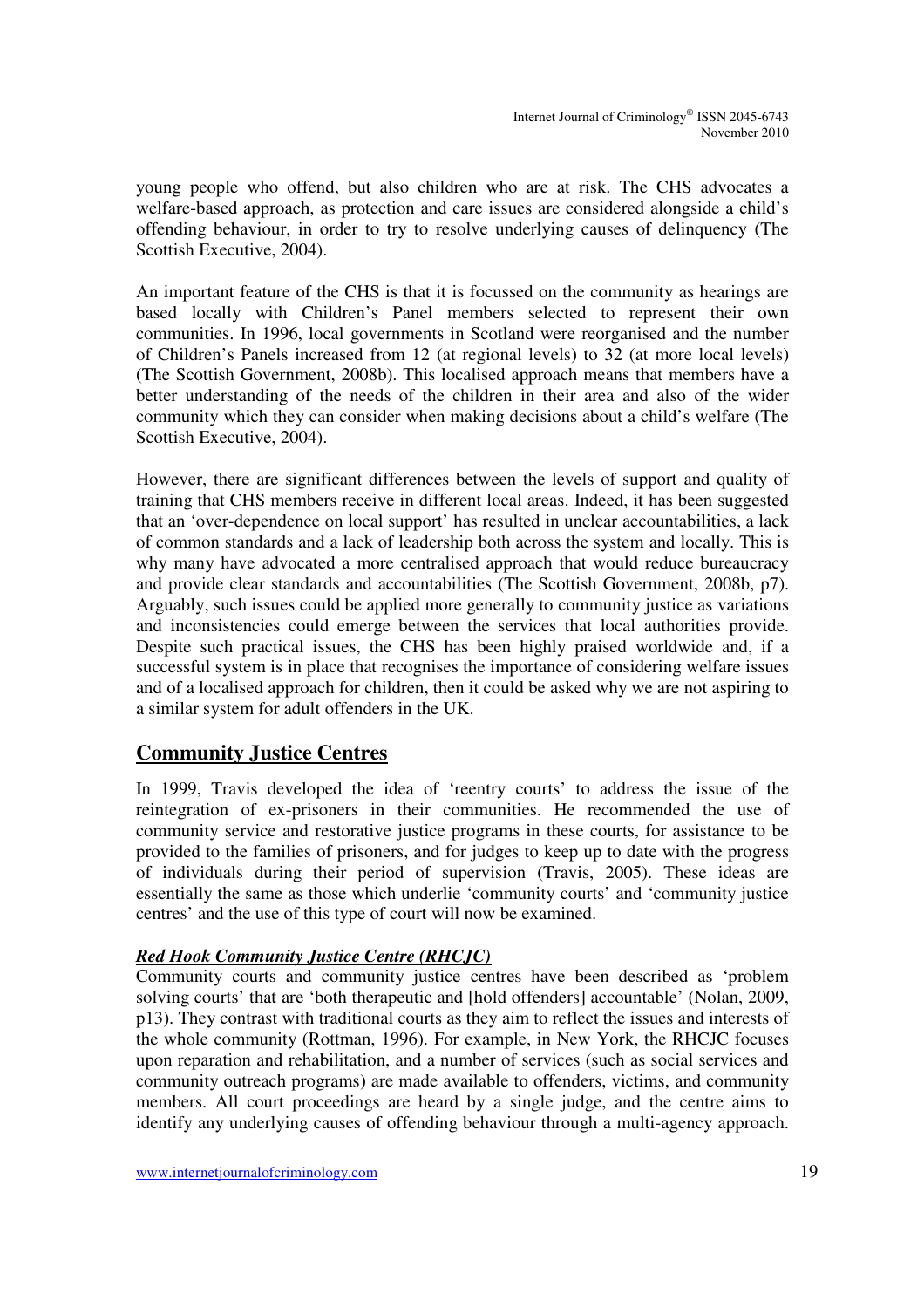The success of this centre has been clear to see, as, compared to the 50% of defendants who comply with sanctions imposed upon them in a nearby court in Brooklyn, 75% of defendants have been shown to comply with sanctions imposed upon them by the RHCJC, and re-arrest rates for drug offenders decreased by 29% when they took part in drug treatment programs at the centre (The Young Foundation, 2008). Concerns have been raised, however, that such courts often fail to confront a number of problems that the community suffers, such as those involving schools and run-down properties (Clear, 2007). Nonetheless, this type of initiative could still play a valuable role in a wider community justice approach and this is being recognised in the UK.

#### *North Liverpool Community Justice Centre (NLCJC)*

The NLCJC was established in 2005 and has been described as a 'one-stop shop' that aims to tackle crime in the local area. It comprises: a court (with a single judge); criminal justice agencies; agencies within the local authority such as the housing association; and a number of other services that aim to tackle offending behaviour and problems in the community. The views of local residents – about how to deal with offenders – must be taken into account by the centre, which gives the local community a sense of 'ownership' and responsibility (Nellis, 2005). As such, 'offending behaviour' may be extended to include a number of issues that affect the community, for example, prosecutions for environmental offences (McKenna, 2007). The fact that there is not solely a focus on offending behaviour demonstrates that the main concern of the centre is the wellbeing of the whole community.

The Ministry of Justice has praised the multi-agency approach of the centre and its use of problem solving meetings (which can be held when the judge thinks that there are underlying problems that are contributing to an offender's behaviour). Although it is too early to fully assess what impact these meetings have had on recidivism rates, case studies have shown that offenders have been more compliant with their sentence due to greater levels of personal engagement with the court (McKenna, 2007).

As previously outlined, public engagement is fundamental to the success of a community justice approach. However, Rottman (1996) states that community members may not be willing to participate due to a lack of knowledge about the court system. This has been a problem for the NLCJC as, although they have arranged a number of events in the community to raise awareness about their activities, research has shown that public confidence in the CJS has not increased, and that they have not encouraged a great number of people to become involved with the centre: they have 'only succeeded in engaging community members who were already active' (McKenna, 2007, pvii). This is a problem that could be experienced throughout the UK if community centres or courts are introduced and it has been suggested that in order to achieve community engagement, events to raise awareness of their activities must be ongoing (McKenna, 2007), and courts need to be seen by communities as a useful resource for change. In other words, 'if there are to be community-focused courts, there must be court-focused communities' (Rottman, 1996, p51).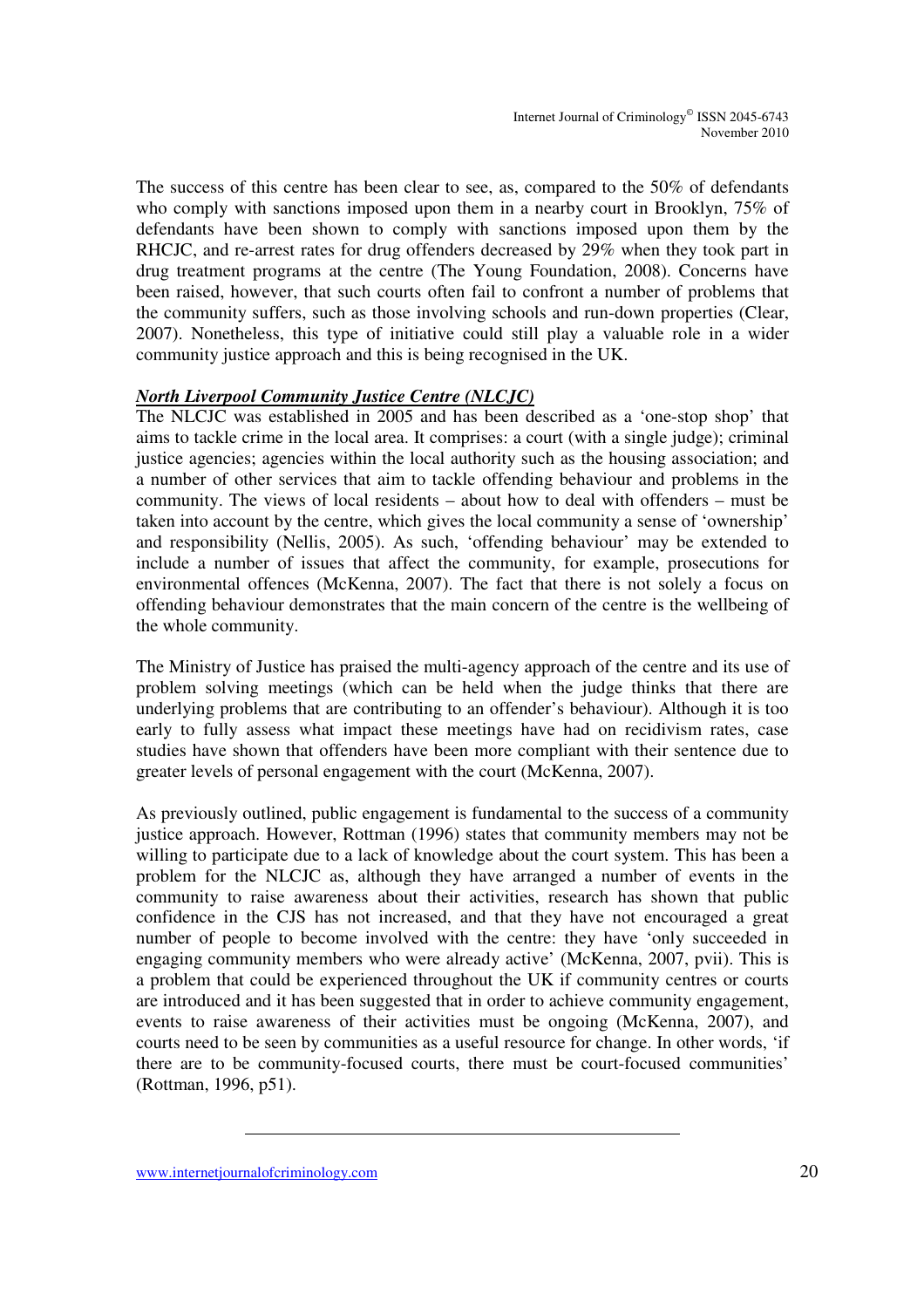Internet Journal of Criminology© ISSN 2045-6743 November 2010

It is clear that the American approach to community justice has been a source of inspiration to the UK. However, there are huge cultural differences between the UK and the US (Nolan, 2009), thus, in order for community justice initiatives – based on US models – to be successfully introduced throughout the country, initiatives will have to be adapted to suit the needs of individual communities (Nellis, 2005). With regard to community justice courts, Nolan (2009) has argued that if courts similar to those in the US are introduced in the UK, the cultural disposition of different communities (and countries) must be considered. For example, when youth courts were piloted in Scotland, in Hamilton and Airdrie, Sheriffs were encouraged to get to know the defendants and to become more interactive with them – in a similar fashion to judges in US problem solving courts. However, many Sheriffs did not feel comfortable with this and kept communication to a minimum. One judge commented that it was not 'really part of the judge's job to get too close to the accused' (Nolan, 2009, p124).

Although there are issues pertaining to many of the approaches outlined, it is important to note that there is no 'standard formula' for community justice, as the design and method of approach will be dependent on the needs and nature of the community (Clear and Karp, 2000). However, there are concerns about the feasibility of a more localised form of justice being introduced in the UK, as there are a number of obstacles that community justice will have to overcome; these issues will be the main concern of the following chapter.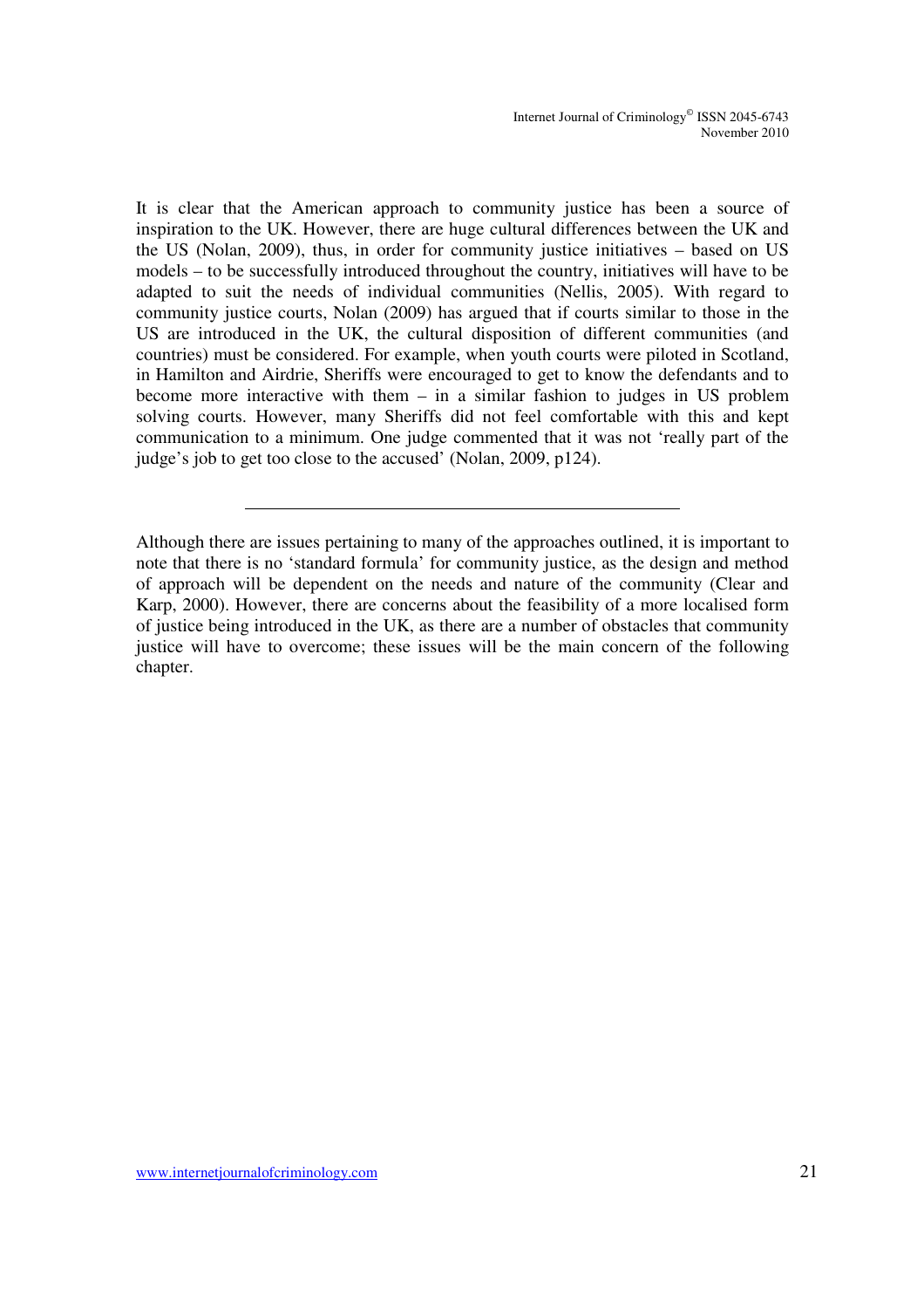## **Chapter 4**

Throughout history, in Western societies, there has been a 'culturally embedded impulse to demonize' anyone who has committed a crime (Travis, 2005, p253), and it is evident that changing people's attitudes towards offenders and the CJS will be a huge challenge to the implementation and acceptance of community justice as – like hanging and transportation in the seventeenth and eighteenth centuries – prison has 'symbolic value' as an expression of the 'deepest disapproval' of society (Stern, 1989, p95). It serves as an 'expressive release of tension and a gratifying moment of unity in the face of crime and insecurity' (Garland, 2001b, p142).

Contemporary penal discourse has become increasingly populist and involves 'tough on crime' policies with a new focus on victims. Garland (2001b) states that emotion has become more influential over policy than intellect, and that any concern shown for offenders can be portrayed as being an insult to victims of crime. This 'us versus them' paradigm could be a significant issue for those advocating community justice, as the public may not support an approach which aims to help offenders (by tackling underlying causes of crime) and reintegrate them into their communities.

This can be illustrated by Immerwahr and Johnson (2002, cited in Travis, 2005, p295) who revealed that, although residents in communities with high rates of incarceration may understand the challenges that prisoners face when returning to their neighbourhood, and believe that reintegration should be supported by the community, they have strong views about the need for those not abiding by the law to be *punished*, and 'their belief that people can change conflict[s] with their desire to limit public and personal safety risks in their community'. This is why it is important that community members be made aware that, by reducing the use of imprisonment, savings can be diverted into welfare programs.

Furthermore, people who currently receive short-term sentences and have multiple needs are said to be among those whom judges are least confident about imposing community sentences upon, and there are concerns that even if judges are encouraged to use these sentences, the most vulnerable people will still end up in prison (Honeyman and Corner, 2008). However, it can be argued that, if community justice initiatives were in place, then judges could be more confident that such individual's needs could be addressed in the community.

Since politicians often appeal to the electorate by appearing to be 'tough on crime', there are concerns that if a community justice approach is introduced, *local* politicians may use this tactic and thus localised justice could become more punitive (Stern and Allen, 2007). There have also been concerns that community justice will result in 'net widening' and early intervention (Nellis, 2000). The way in which Anti Social Behaviour Orders have been used illustrates this issue, as some local authorities have been very 'enthusiastic users' (although it should be noted that this policy was driven by central government) (The Commission on English Prisons Today, 2009).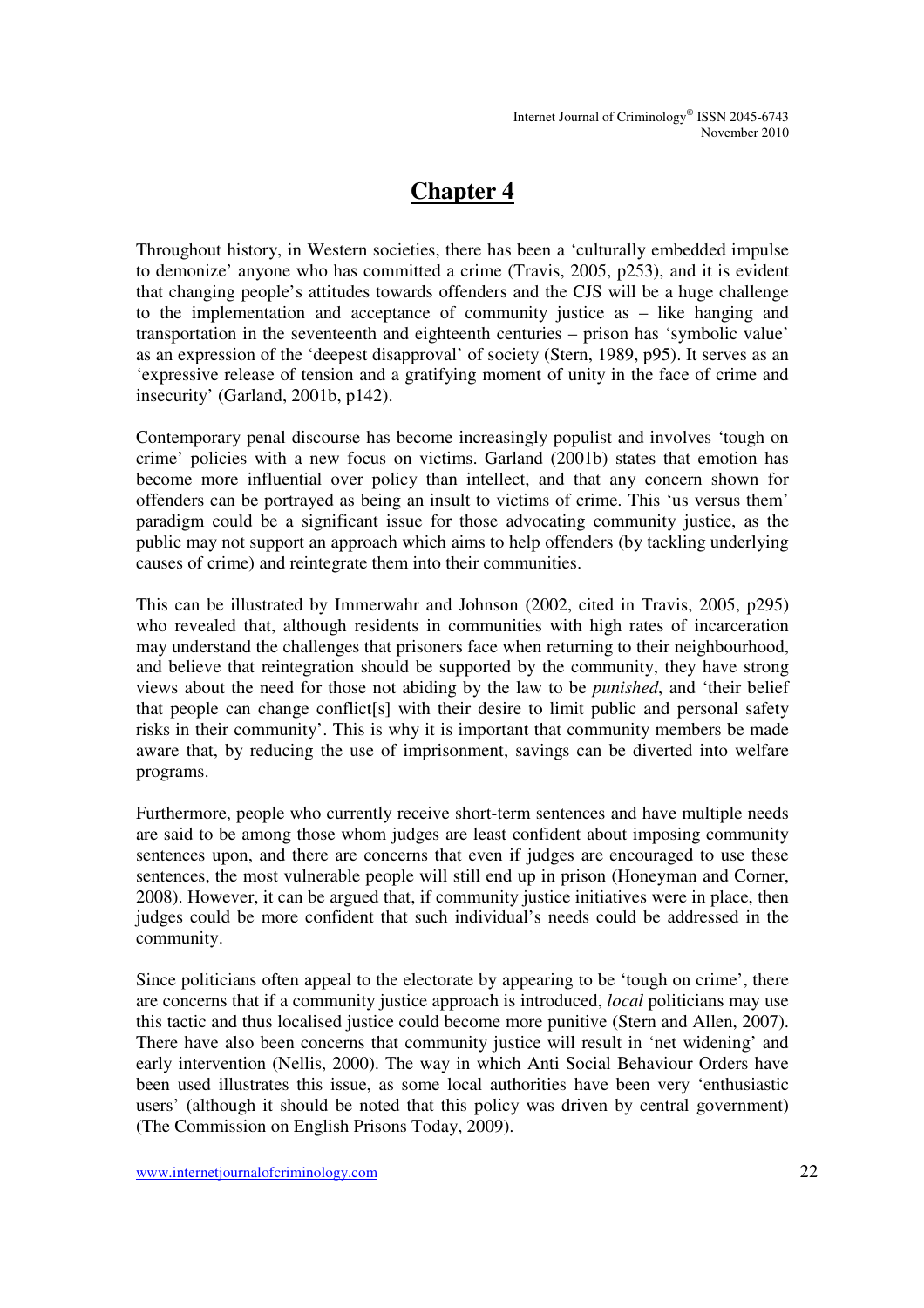It is understandable why many advocate imprisonment for persistent criminals who never learn their lesson, and, research has found that, in Scotland, people tend to be intolerant of repeat offenders (The Scottish Prisons Commission, 2008). However, just because someone is a recidivist does not mean that they are dangerous or that tough crime policies are the solution. For example, in California, a man was sentenced to 25 years in prison for stealing a pizza under the 'three strikes and you're out' policy. Such tough crime policies have been likened to 'killing a housefly with a bazooka' as by trying to solve a problem, collateral damage is caused (as previous chapters have demonstrated) (Clear, 2007, p57).

It has been argued though, that people support punitive policies because they feel that they do not have any influence over criminal justice and feel isolated from the system (The UK Parliament, 2008), thus, if people become more *involved* in criminal justice through initiatives in their own communities, they will have more confidence in the system and it will become less punitive. Furthermore, Ian Loader claims that research shows that when people are given more information about crime or criminal justice in their area, they tend to become more tolerant and less attached to punitive solutions: when people think about crime locally, they become more *engaged* in the discussion about crime as it concerns the place that they live (The UK Parliament, 2008).

This illustrates the importance of people being given information, about the benefits of a community justice approach, in order for it to be accepted. The forthcoming general election is an ideal opportunity for local debates and discussions to take place on whether the country can afford to carry on with the current system, and since the country has recently been in its worst public spending crisis since 1945, such a debate would be timely (The House of Commons Justice Committee, 2010).

Prison inspector Hugh Monro recently said: 'I have spoken to a number of prisoners, particularly younger ones, who have found a community sentence more demanding [than imprisonment]' (The Herald, 2009), and if the public were made aware that such sentences are not a 'soft option' then, perhaps, support for more punitive responses will decline. There may already be a shift in this direction, as a recent survey found that the public lack confidence in the ability of imprisonment to rehabilitate and 84% of participants supported compulsory work being carried out by offenders in the community. It has been suggested that as long as innovations coincide with what the public think is fair regarding punishment, and are shown to save money whilst having a *visible* impact on communities, then the public should respond favourably (The Young Foundation, 2008).

According to incapacitation theories, imprisonment is beneficial as, put simply, 'people who are behind bars cannot commit crimes' (Clear, 2007, p35), and there could be opposition to a localised approach to criminal justice by those who believe that imprisonment serves a role in reducing crime. There may be some truth to this assertion: for example, economists such as Kessler and Levitt (1999 cited in Clear, 2007) state that, in California, crime has been reduced as a result of tougher sentencing. However, Clear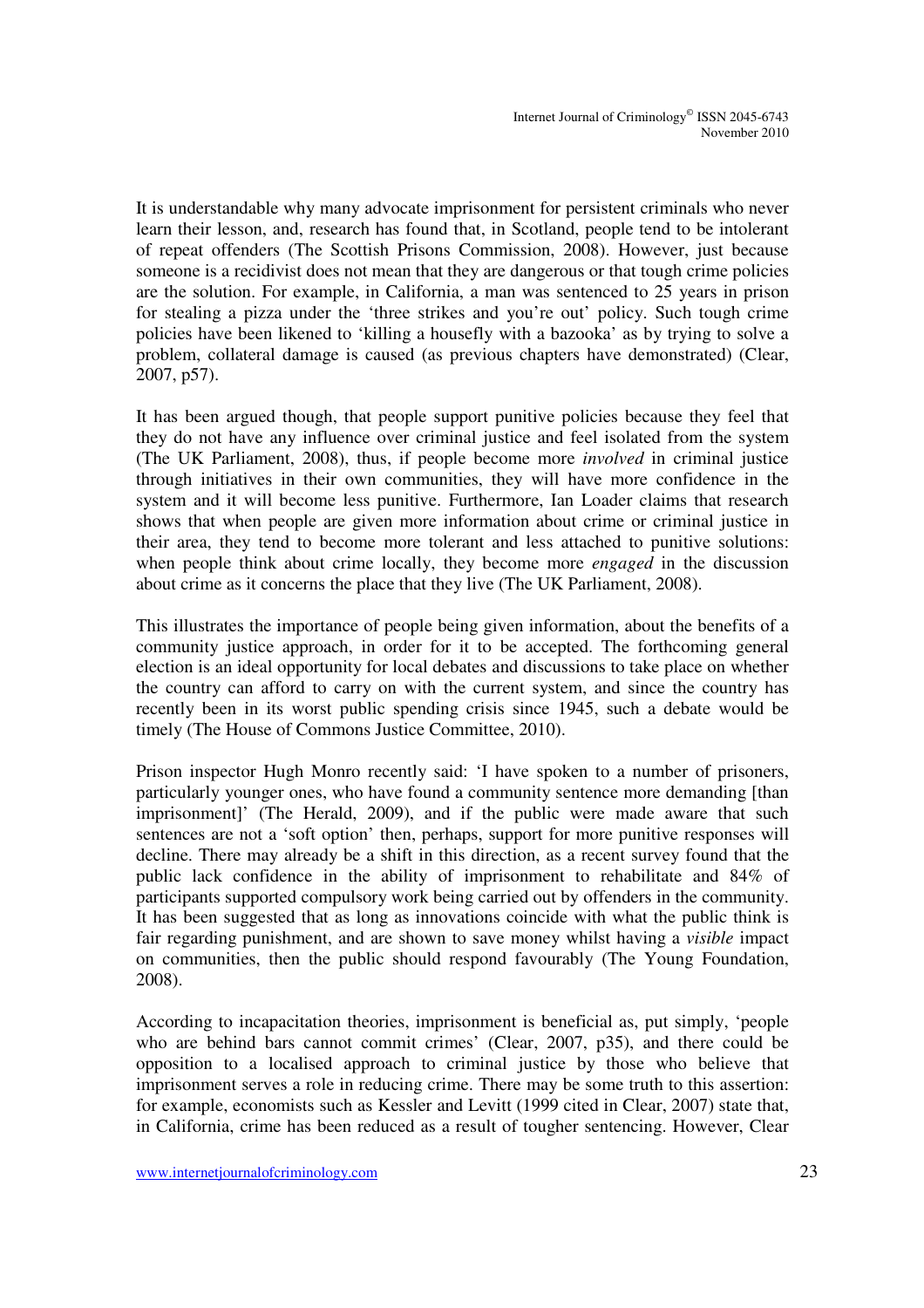(2007) argues that crime *does* still occur, as someone else simply replaces the individual in prison and, once an individual is released, there is a significant chance that they will re-offend.

Nonetheless, such work reinforces a deep-seated belief that imprisonment acts as a deterrent and, although this may be true for many individuals, the evidence to support this argument is inconsistent. Furthermore, for people from disadvantaged communities, imprisonment is often not perceived to be much of a 'step down' and therefore loses its deterrent effect in areas where community justice is needed the most (Clear, 2007); some may actually feel that they *gain* something from going to prison if their lives are so bad on the outside (Stern, 1989). Imprisonment will only provide a short-term solution to someone's problems, and this is arguably why community justice initiatives are required in deprived communities, to ensure that prison does not become a more desirable location than their own community.

Zimring and Hawkins (1988 cited in Clear, 2007) argue that, if incapacitation theories are correct, there should have been a significant drop in crime levels in the US from 1971 (as the prison population grew substantially), but there was no such reduction and, despite high levels of incarceration, rates of crime (excluding lethal violence) in the US are relatively similar to many European countries (Zimring and Hawkins, 1997 cited in Downes, 2001). If incarceration really has succeeded in reducing crime through deterrence and incapacitation – arguably the main goal of its use – then the huge increases in the prison population should have had a substantial effect on crime rates, but it has only had a modest impact (if reductions can be attributed to incarceration at all) (Jacobson, 2005).

In their survey on 'social evils', the Joseph Rowntree Foundation found that participants felt that there has been a decline in the values (which guide behaviour) that people share as many members of the public were said to have 'a lack of tolerance, compassion and respect' towards others (Watts, 2008, p1), for, as Mauer (2001, p9) has noted, 'the more stratified a society, the easier it becomes for the well-off to advocate greater pain for the less fortunate'. There were also concerns that there is a greater sense of 'individualism' and a 'decline in community' in Britain today. For example, one participant stated: '[s]ociety has changed, it is a lot more selfish and 'me, myself and I'' (Watts, 2008, p3).

Although this may support the argument that a community justice approach is required to restore shared values and strengthen communities' cohesion, these concerns may actually be an *obstacle* to community justice because, if people no longer feel that they belong to a community, then a community justice approach – that is dependent upon participation, understanding, and a commitment from community members – may not be accepted and could thus be unsuccessful. In other words, it can be asked: how can a community justice approach be successful if the whole *concept* of 'community' is questionable in today's society?

Furthermore, history has shown that getting community members to engage with one another (particularly over a long period of time) can be very difficult indeed, and some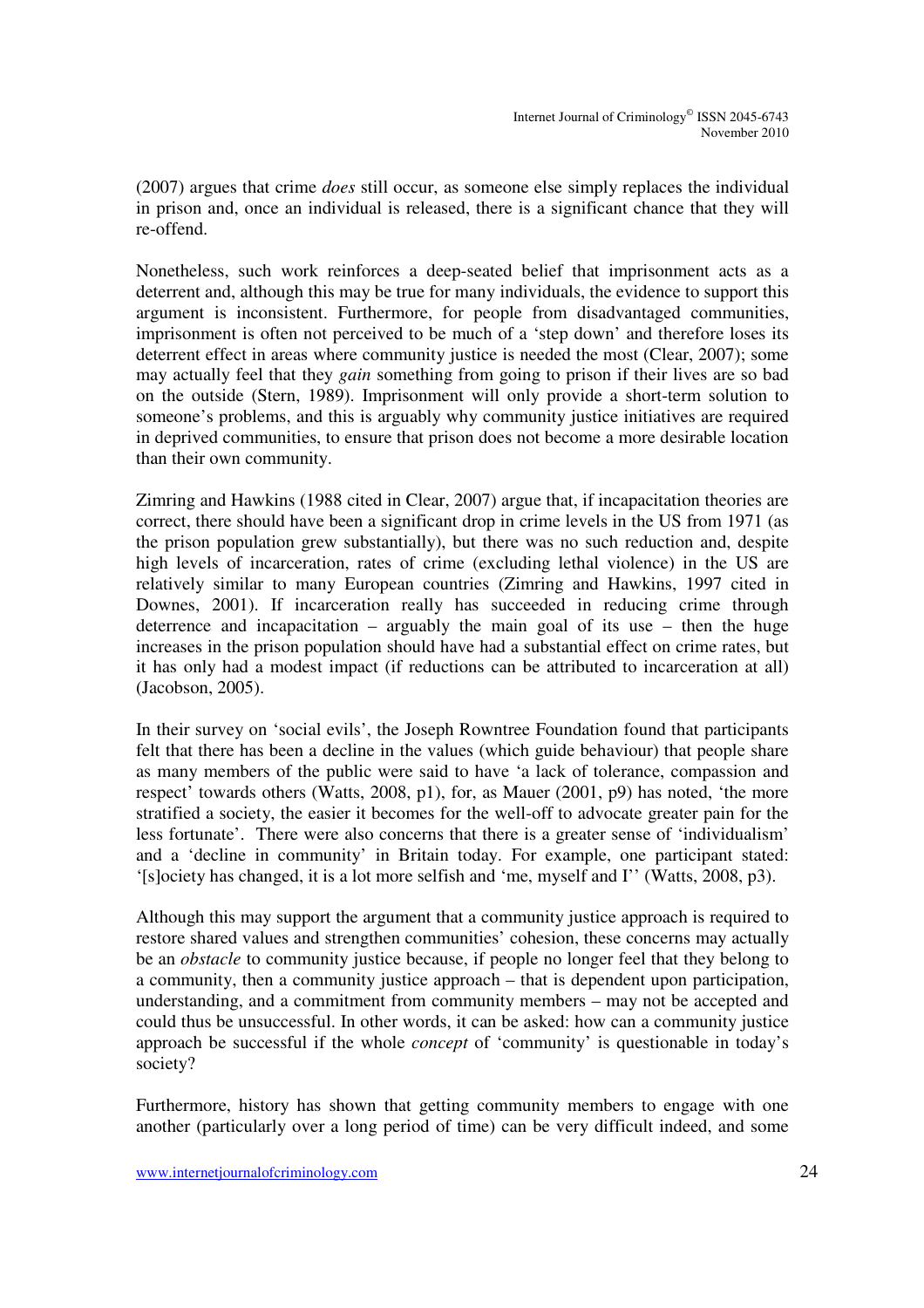rational choice theorists have stated that, when people are more concerned about their own lives, and less about the welfare of their community, co-operation in a community justice approach is unlikely (Clear and Karp, 2000). There is, arguably, still potential for community justice, as a citizenship survey carried out by Muntan and Zurawan (2004, cited in Pakes and Winstone, 2005) found that within broad localities, some degree of 'community spirit' still exists. Also, 'while self interest yields short-term benefits, cooperation achieves the greatest long-term gains' (Axelrod, 1984, cited in Clear and Karp, 2000, p25), which stresses the importance of people being made *aware* of the advantages that can be gained by co-operating with their community.

Although the term itself is ambiguous (Williams et al, 2000), *fear* of crime could also be a significant obstacle to the successful implementation of a community justice approach, despite a decline in levels of recorded crime since the 1990s (Garland, 2001b). British Crime Surveys indicate that although fear of crime is widespread, 'public alarm is often disproportionate to the incidence of crime' (Furedi, 2006, p2), which is to suggest that fear of crime itself is but part of a more pervasive 'culture of fear'.

Such high fear of crime has contributed to rising rates of incarceration as it has resulted in an emphasis on 'containment of danger' and security (Garland, 2001b, p12), and could clearly be an obstacle to the implementation of a community justice approach as the public may be fearful of offenders, potential recidivists, within the community. Furthermore, it has been noted that high fear of crime and levels of victimisation are – like levels of imprisonment – often concentrated in areas of deprivation (The UK Parliament, 2008), which further supports the idea that funds should be reinvested into these areas for local solutions to the problems of crime and fear of crime.

As mentioned previously, writers such as Rose and Clear (1998 cited in Travis, 2005) have cited the importance of informal social controls as mechanisms for crime control. However, fear of crime and an obsession with risk in today's society is said to have diminished the influence of 'taken-for-granted norms' and informal relations (Furedi, 2006, p5), which is clearly problematic as community justice initiatives aim to promote social cohesion in communities and, thereby, *strengthen* informal controls. Overcoming this obstacle in areas with high levels of incarceration could be particularly challenging as incarceration can increase social isolation in communities (Clear, 2007), and fear of crime may become intensified when 'social isolation has become pervasive', that is, when there is a lack of social cohesion (Furedi, 2006, p5).

It has been demonstrated that the media play a prominent role in fuelling the fear of crime and inciting public support for tough policies. A study by Williams and Dickinson (1993, cited in the Commission on English Prisons Today, 2009) revealed that, during one month, 65% of stories in British newspapers were about violent crime, despite the national rate of violent crime standing, at the time, at 6%. Also, in a recent article in the *Daily Mail* – about a chief constable who advocated the use of community sentences instead of imprisonment – it was stated that his views contradict those of the Scottish public, and that such sentences are 'soft' and would 'allow violent thugs including wife beaters, house-breakers, drug dealers and knife carriers to remain at liberty' (Roden,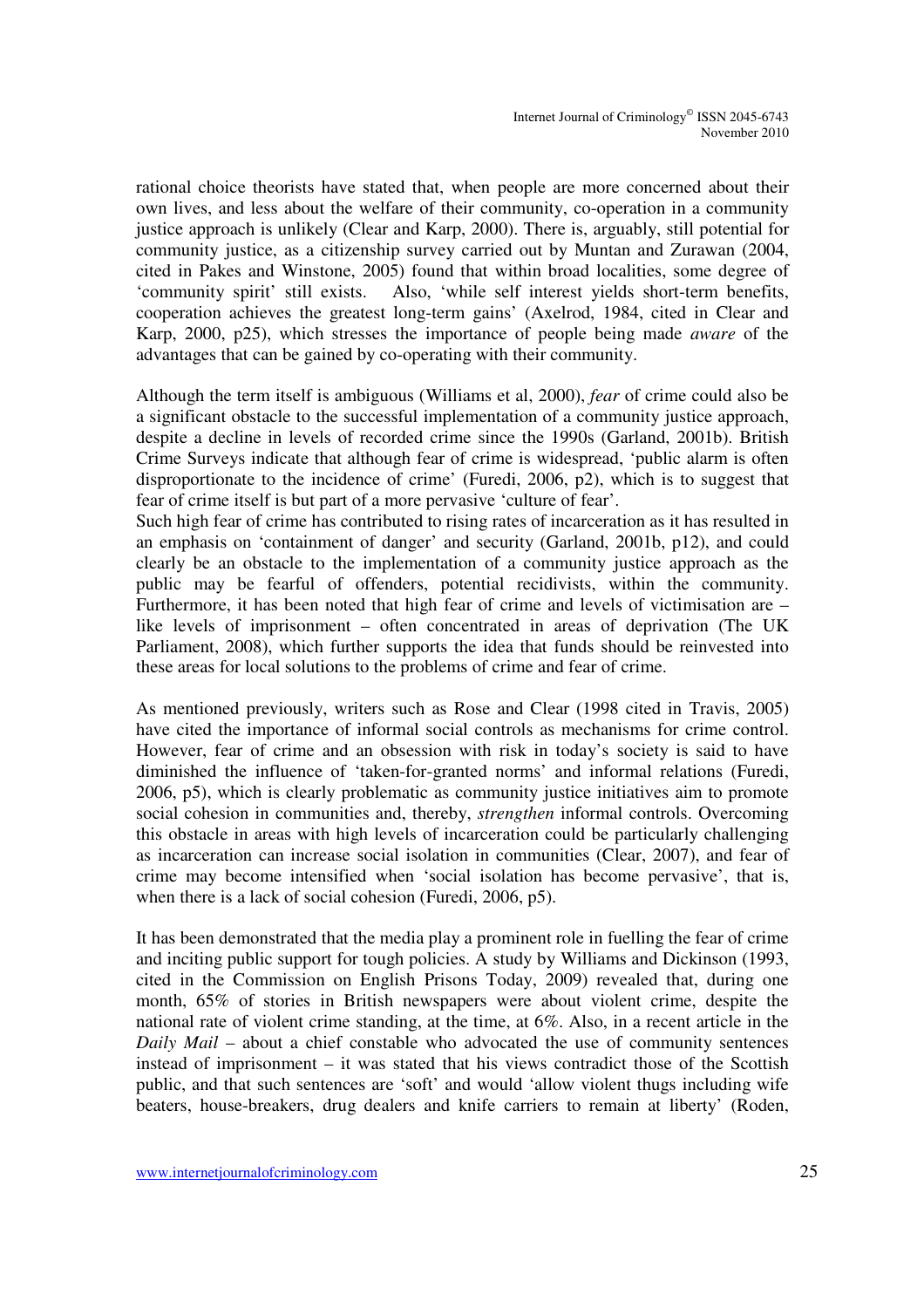2010, p20). By using such emotive language, it is clear to see how articles such as this incite public support for incarceration.

Moreover, no matter what strategy is put in place in order to reduce the problems caused by incarceration, there will always be the issue regarding the 'extreme case', that is, whenever someone placed in the community commits a violent crime, the whole strategy will be questioned and people will advocate the use of imprisonment to prevent similar cases in the future. This is why it is important that the public be made aware that no matter how many 'extreme cases' imprisonment may prevent, the *social cost* of mass incarceration is far greater and thus outweighs the benefits of prison (Clear, 2007).

Mathiesen (2001, p33) has suggested that, in order to limit the growth of prisons, an 'alternative public space' in policy should be created that: is free from the power of 'media coverage' (so that the success of policy development is not dependent on this); restores grass-roots movement's feelings of worth; and, restores intellectuals' sense of responsibility to policy development. If such an 'alternative public space' was established, community justice initiatives could be developed without media influences. Although this is laudable in theory, it may be more difficult to establish in practice as the media is the only form of communication that politicians and researchers have of communicating policies and ideas to the public (The UK Parliament, 2008), and, for the majority of people, the mass media is their primary source of knowledge about criminal justice (Cavendar, 2004 cited in the Commission on English Prisons Today, 2009).

It has been stated previously that JR will enable funds to be reinvested into deprived communities where resources are required the most. However, Young (2003, p393) has criticised the concept of social exclusion that is conveyed by many criminologists as he states that the notion that people are either 'excluded' or 'included' is false as people may move in and out of exclusion or inclusion throughout their lives, and many cultural criminologists (Ferrell et al, 2008) have argued that criminal behaviour is often expressive and is committed for pleasure and excitement. Furthermore, Young (2003) states that the problems that the 'underclass' are described as experiencing (such as economic insecurity and poverty) are, overall, more prevalent throughout other areas of society that are considered 'secure' compared to the minority of areas described as 'excluded'. This is because a number of changes, such as employment insecurity, pressure for both partners to work, changes in the domestic sphere and, more recently, the 'credit crunch', have all created problems for the 'normal majority'.

It is also argued that 'precise' areas of concentrated disadvantage are not always easily identifiable, and that deviant norms and values (that are said to result in crime) are shared throughout society, to a greater extent than is suggested by social isolation theorists. For example, many describe a number of peripheral estates in Glasgow as being extremely disadvantaged and hopeless, contrasting the rest of the city both economically and culturally (Young, 2003). However, in a critique of this concept, Mooney and Danson (1997) state that the levels and proportions of deprivation and poverty found in many of these estates do not directly relate to the amount of attention they receive as being 'hopeless', and that throughout the Strathclyde region poverty is significantly widespread. They state that the social groups and specific areas that are most in need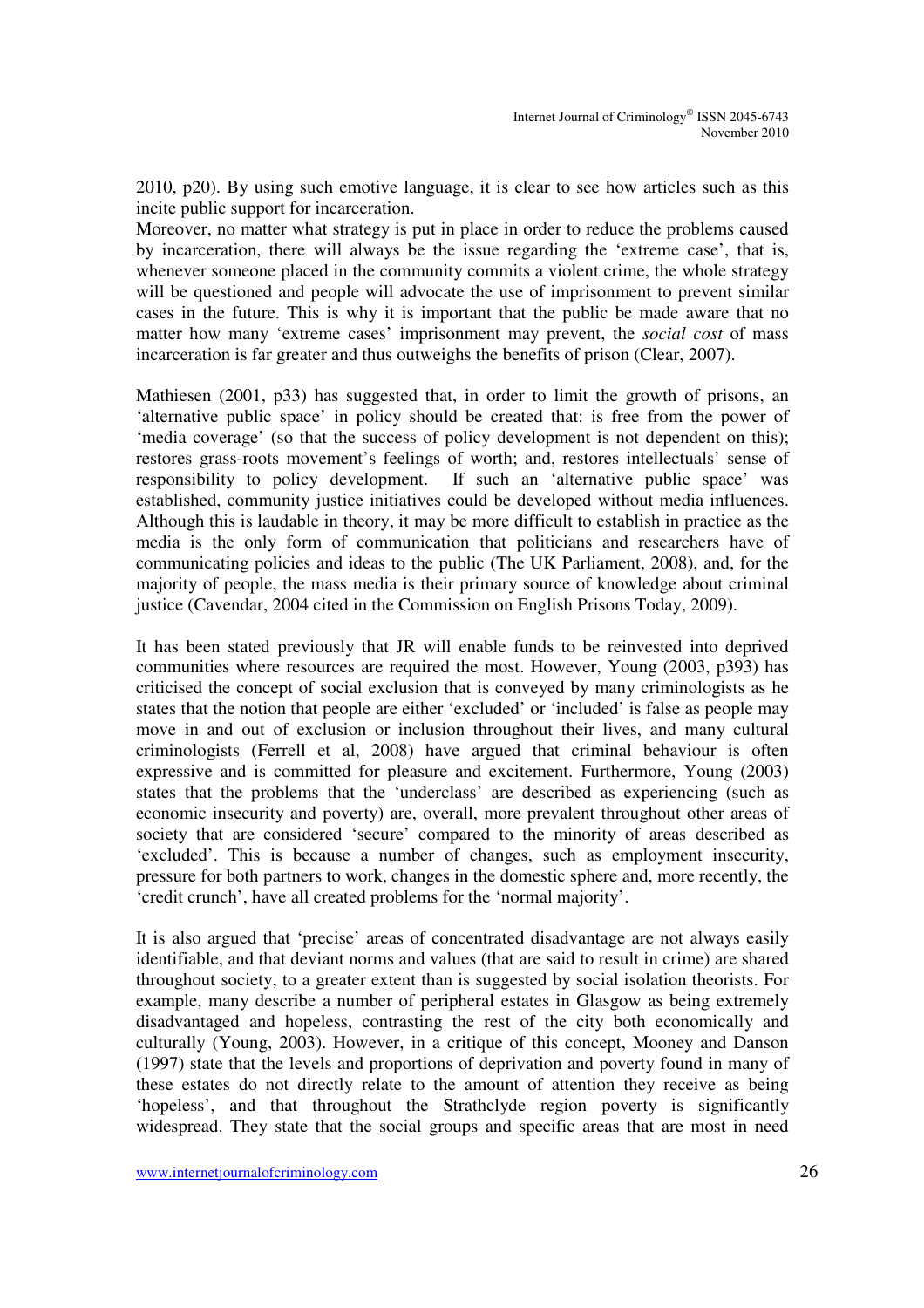must be more adequately defined. It could therefore be asked: if funds are reinvested into areas of concentrated deprivation through JR, is there a danger that the same problems which exist throughout society (but in less concentrated ways) will be overlooked? This is why specific areas and groups throughout society (and not simply areas with poor reputations) should be identified, in order for community justice to be successful throughout the entire country.

For a localised approach to criminal justice to be successful, simplicity is crucial, and concerns have been raised that a move towards community justice could result in a system that involves a 'complex proliferation of pilot schemes [and] partnerships' (The Commission on English Prisons Today, 2009, p47). There have also been concerns that different agencies (such as the probation service and the voluntary sector) within the community justice movement may struggle to agree on a 'common good', and perspectives on the priorities of a community justice approach may differ (Taylor, 1997, cited in Nellis, 2000). For example, currently, in England and Wales, there are approximately 900 NGOs and statutory bodies and, due to the commissioning process, those who aim to provide a service to people within the CJS are often competing with each other rather than sharing ideas and co-operating (The Young Foundation, 2008). This lack of co-operation would be problematic as multi-agency partnerships are crucial to the success of community justice.

Furthermore, the amount of power the community is *actually* given may pose a serious issue for community justice. In other words, are the government 'sharing power' or simply 'allowing the community to supplement…government power?' (Bazemore, 1998, p348). If the former is more accurate, this could be detrimental as a community's involvement can be enabled or constrained by the amount of discretion that local residents are granted by the formal system.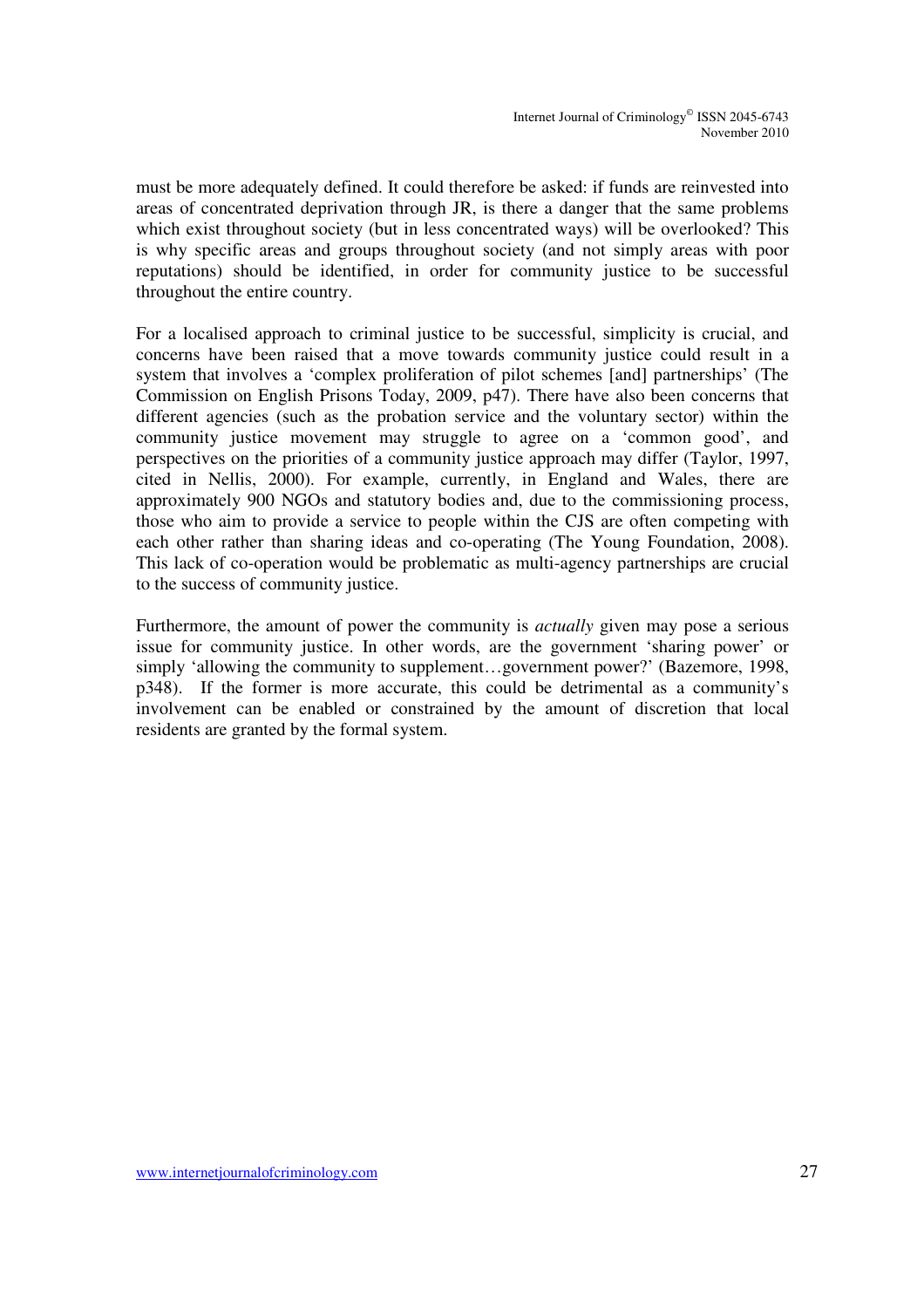### **Conclusion**

It seems appropriate that Clear (2007, p117) has described the experience of high levels of incarceration in disadvantaged communities as 'death by a thousand little cuts', as it has been shown that incarceration has a negative impact on communities in a number of ways. For example, by increasing competition for social services resources and by reducing the employment prospects of ex-prisoners, imprisonment levels can impact upon the economic viability of a community. High rates of incarceration may also result in whole communities becoming stigmatised, and the legitimacy of the CJS can be undermined, as many ex-prisoners come to distrust the CJS, and the law may lose its deterrent effect where incarceration is a common experience. Importantly, Rose and Clear (1998 cited in Travis, 2005) have outlined the ways in which high levels of incarceration can destabilize neighbourhoods (making them *less* safe) by weakening communities' social, political, economic, and family bonds, which are all important mechanisms of informal social control.

It is important to note that this report is not advocating the *abolition* of prison. However, if we are stating that there are too many people in prison, then what *is* an appropriate number? (Jacobs, 2001, p167). Based on this, it is argued that imprisonment should only be used for those who pose a threat to public safety and for those who have committed an offence that is too serious to warrant any other form of punishment (The Scottish Prisons Commission, 2008). In other words, it should be used as a last resort.

Imprisonment is an extremely costly form of punishment, and this expenditure is clearly not producing any long-term benefits in communities with high rates of imprisonment, crime, and deprivation. As Mathiesen (2001, p32) argues, the detrimental impact that current penal policies are having is a just reason for 'mustering resistance against [them]', and this resistance could, potentially, come in the form of a community justice approach.

The ways in which this approach may improve public safety and quality of life have been outlined. It has been stressed that community justice will utilize the valuable resources that already exist in communities, and will focus upon areas such as housing, employment, education, and health, and not simply individual offenders. It has been stated that 'promoting community life' is central to the community justice paradigm, and it is hoped that by encouraging and enabling community members to become more involved in CJS processes, and by providing a potential solution to the problems of social exclusion and high levels of imprisonment, this approach will help to create safe, 'inclusive communities', and will restore faith and trust in the CJS. The case study by Anderson (2001) illustrated the difficulties that ex-prisoners can experience when they are released, and, as the imprisonment of some individuals is inevitable, an important element of community justice is the reintegration of ex-prisoners into their communities, although this will require greater levels of public involvement, and support of the CJS.

It has been demonstrated that such an approach does not require additional funding as, by use of JR, funds that are currently being spent on imprisonment can be reinvested into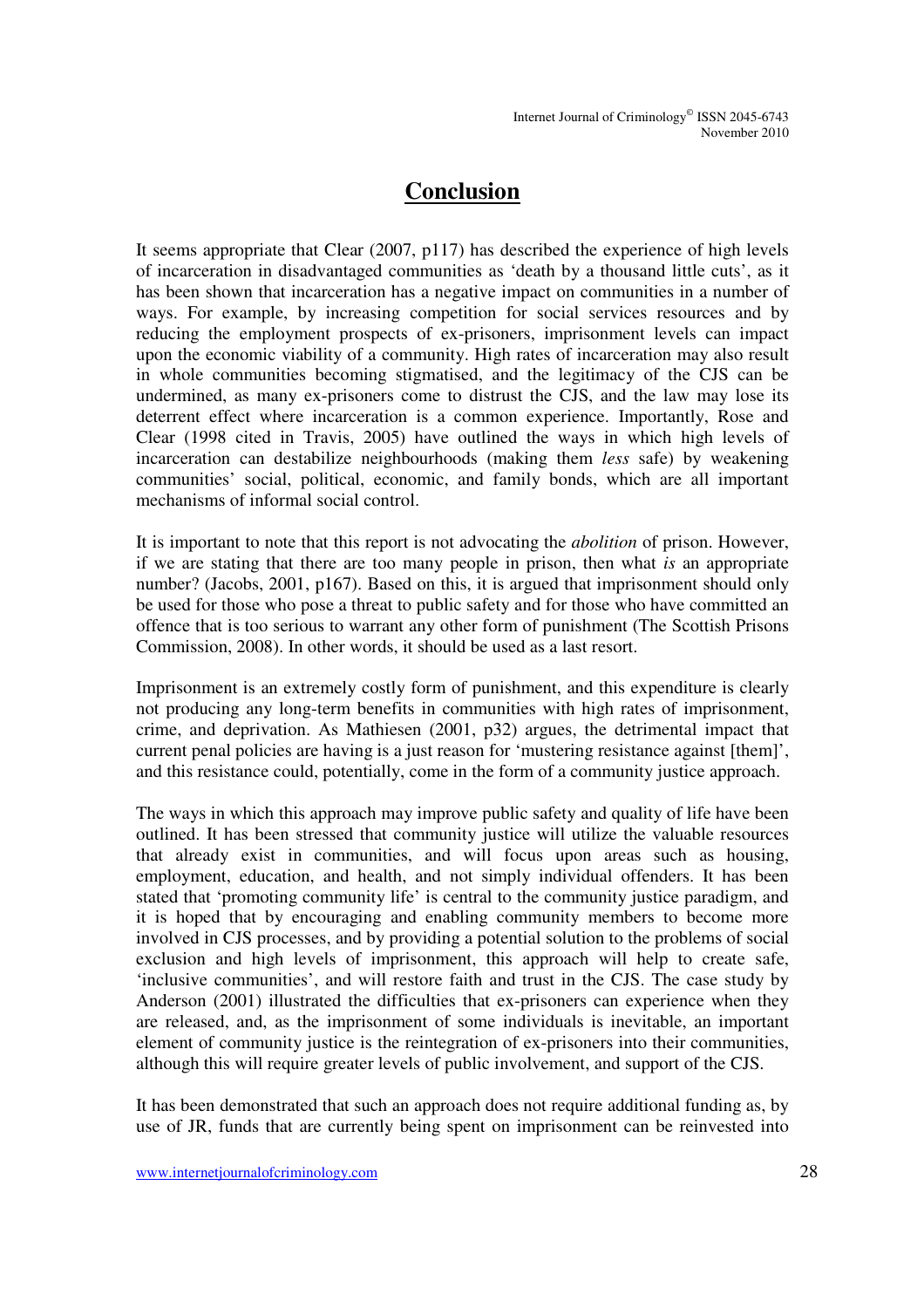community-based initiatives. For example, if criminal justice practices which involve unproductive spending are identified and adapted, the savings that are made from this process can be diverted into areas in need of investment. By redirecting the public funds spent on incarceration, this approach is also concerned with the devolvement of responsibility and accountability from central government to a more local level.

A number of examples of community justice in practice have been outlined, including US examples of JR and the project that is currently underway in the UK, in Gateshead. Although this project is, arguably, a significant step towards JR approaches being introduced in the UK, there has been a lack of support for full reinvestment in Gateshead, and concerns can therefore be raised that this will also occur throughout the country if similar projects are introduced. In order to address this issue, it is suggested that further research be conducted to investigate the specific ways in which criminal justice funds can be diverted from central government to local authorities, and the full financial implications of a JR approach being introduced throughout the UK.

The CHS in Scotland has also been cited as an example of community justice, as this system entails a welfare-based and localised approach in which the needs of communities, and the needs of children from these areas, are considered by Children's Panel members. This system has been criticised for having unclear accountabilities and a lack of common standards, which are potentially the same issues that could emerge in a community justice approach. Nonetheless, this is a structure that could facilitate the introduction of a wider community justice approach in Scotland. Community justice centres have also been examined, and although they have received praise for their greater levels of engagement with offenders, and for considering the wellbeing of the whole community, it has been demonstrated that many community members are not actively involved with these centres. This is why it has been recommended that if they are introduced throughout the UK, then events to raise awareness of their activities and to engage community members must be ongoing.

Many community justice approaches are based on US models and, as Nolan (2009) has argued, if such models are to be introduced in the UK, it is important that the cultural dispositions of different communities are considered. As the design of community justice approaches will depend on the needs of individual communities throughout the country, they must be flexible and able to adapt.

It has been shown that there are a number of obstacles that community justice will have to overcome. For example, 'tough on crime' policies and a new focus on victims may discourage the public from supporting an approach which aims to help and reintegrate offenders. It has been suggested that this can be overcome by people becoming more involved in criminal justice in their own communities, and by being made aware of the wider benefits that a community justice approach could bring. The forthcoming general election presents an ideal opportunity for discussions on this matter. It is recommended that further research is conducted, to explore the public opinion of community justice and JR, and whether it is likely that such an approach will be accepted in the UK. The point that there appears to be a 'decline in community' is also a potential issue, although this is why people should be made aware of the advantages to be gained by co-operating with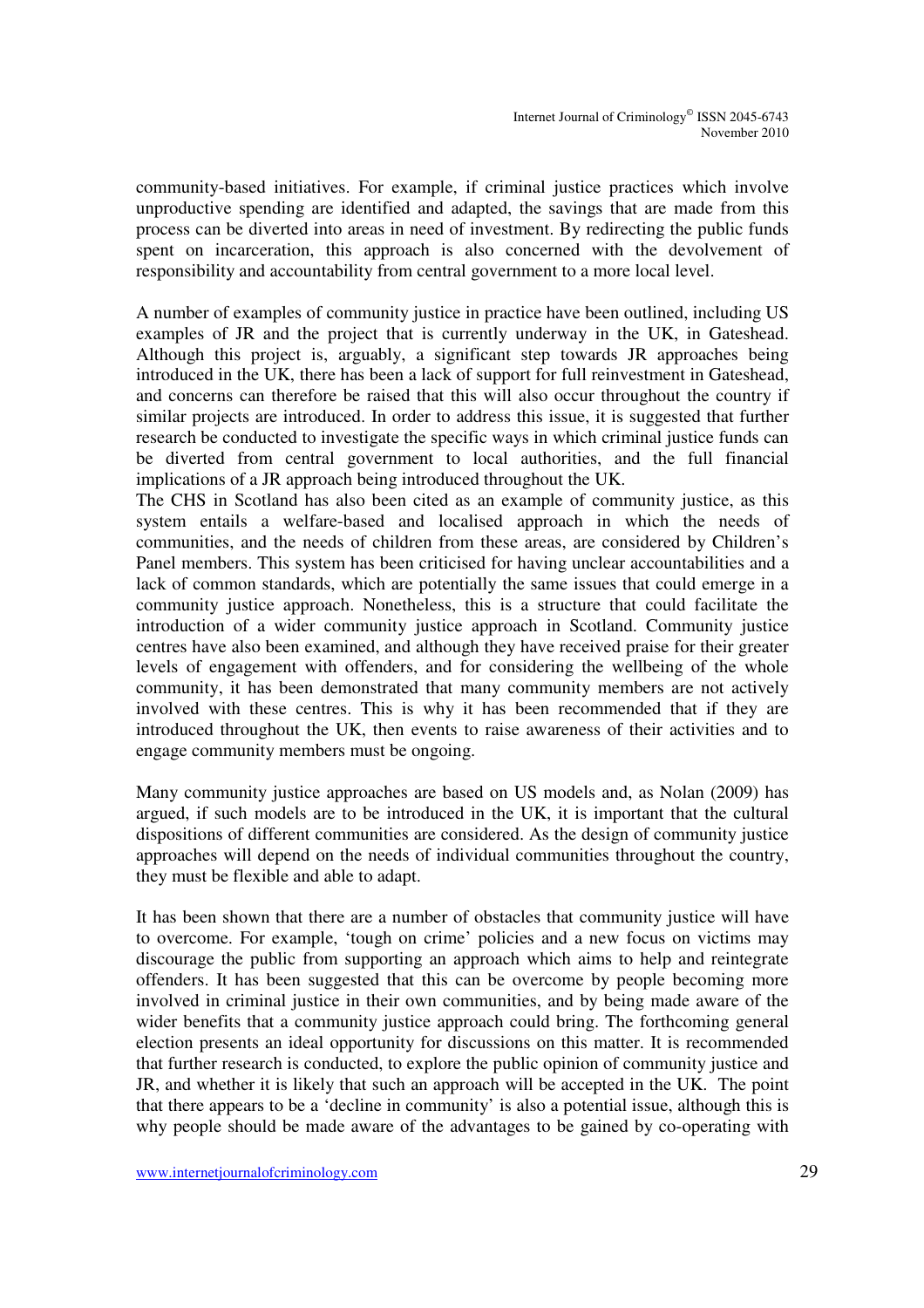their community. Fear of crime could be a significant obstacle also, and as the media have had a prominent role in shaping this fear, it has been suggested that an 'alternative public space' for policy-building is created, free from the power of the media, although this may be difficult to achieve practically.

There are other practical implications that should also be considered. For example, it has been argued that problems that people from communities experiencing high levels of incarceration are described as having are in fact widespread, and not confined to precise locations. This could make it difficult to identify areas that are in need of community justice initiatives, and in order to address this issue, it is suggested that further research is conducted to adequately identify social groups and specific areas throughout the UK that are most in need of a community justice approach. Also, concerns have been raised that a 'multi-agency' approach may involve agencies with different priorities and, thus, a lack of co-operation could hinder progress. The amount of power that the government actually *give* to communities is also a potential issue for community justice.

Rothman (1971, p295) wrote that, 'we have been gradually escaping from institutional responses, and one can foresee the period when incarceration will be used still more rarely than it is today.' Although Rothman's (1971) hopes for a reduction in the use of incarceration is still far from being achieved, it can be argued that community justice is our best opportunity to bring about real changes, to the CJS, and to communities in the future and, as Clear (2007, p208) states, '[t]he change in direction will take singlemindedness and nerve. But a true realist would say we have no other choice.'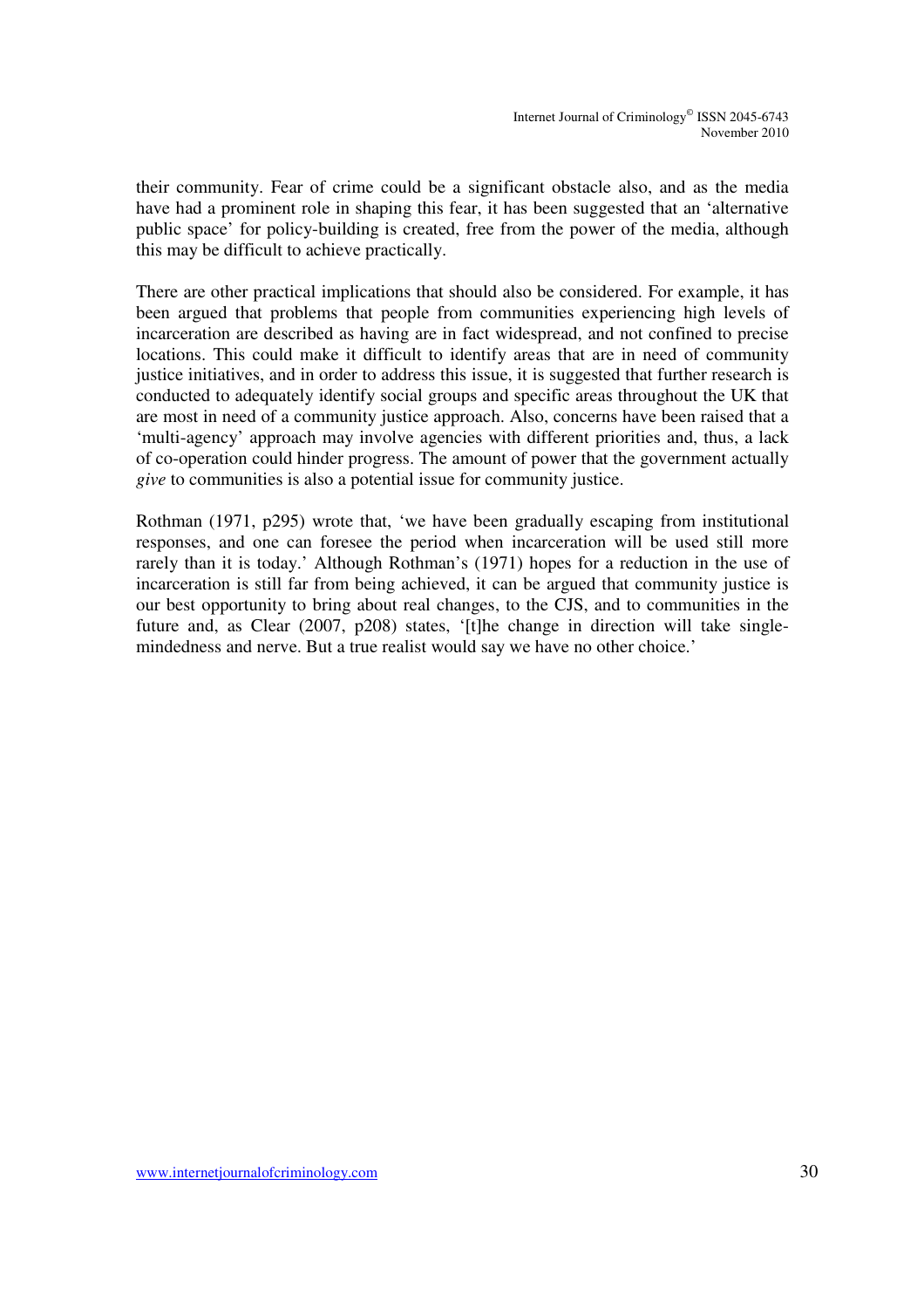#### **References**

- Allen, R. (2007) From Restorative Prisons to Justice Reinvestment. In Allen, R. and Stern, V. eds. *Justice Reinvestment- A New Approach to Crime and Justice.* London: International Centre for Prison Studies.
- Allen, R., Jallab, K. and Snaith, E. (2007) Justice Reinvestment in Gateshead The Story So Far. In Allen, R. and Stern, V. eds. *Justice Reinvestment – A New Approach to Crime and Justice*. London: International Centre for Prison Studies.
- Anderson, E. (2001) Going Straight: The Story of a Young Inner-City Ex-Convict. In Garland, D. *Mass Imprisonment: Social Causes and Consequences.* London: Sage.
- Australian Human Rights Commission (2009) *Social Justice Report 2009.* Sydney: Australian Human Rights Commission.
- Bazemore, G. (1998) The 'Community' in Community Justice: Issues, Themes and Questions for the New Neighbourhood Sanctioning Models. In Karp, D. R. ed. *Community Justice: An Emerging Field.* Maryland: Rowman and Littlefield.
- Beckett, K. and Western, B. (2001) Governing Social Marginality: Welfare, Incarceration, and the Transformation of State Policy. In Garland, D. *Mass Imprisonment: Social Causes and Consequences.* London: Sage.
- Bennett, J. (2008) *The Social Costs of Dangerousness: Prison and the Dangerous Classes.*  http://www.crimeandjustice.org.uk/opus540/Dangerousness\_finalweb.pdf
- Burke, R. H. (2005) *An Introduction to Criminological Theory 2nd ed.* Cullompton: Willan.
- Clear, T. R. (2007) *Imprisoning Communities: How Mass Incarceration Makes Disadvantaged Neighbourhoods Worse.* New York: Oxford University Press.
- Clear, T. R. and Karp, D. R. (2000) Toward the Ideal of Community Justice*. National Institute for Justice Journal*, pp 21-27. http://www.ncjrs.gov/pdffiles1/jr000245f.pdf
- Clear, T. R., Rose, D. R. and Ryder, J. A. (2001) Incarceration and the Community: The Problem of Removing and Returning Offenders. *Crime and Delinquency*, Vol. 47(3): 335-351.
- The Commission on English Prisons Today (2009) *Do Better Do Less: The Report of the Commission on English Prisons Today.* London: The Howard League for Penal Reform.
- Downes, D. (2001) The Macho Penal Economy: Mass Incarceration in the United States A European Perspective. In Garland, D. *Mass Imprisonment: Social Causes and Consequences*. London: Sage Publications Ltd.
- Duff, R. A. (2001) *Punishment, Communication and Community*. New York: Oxford University Press.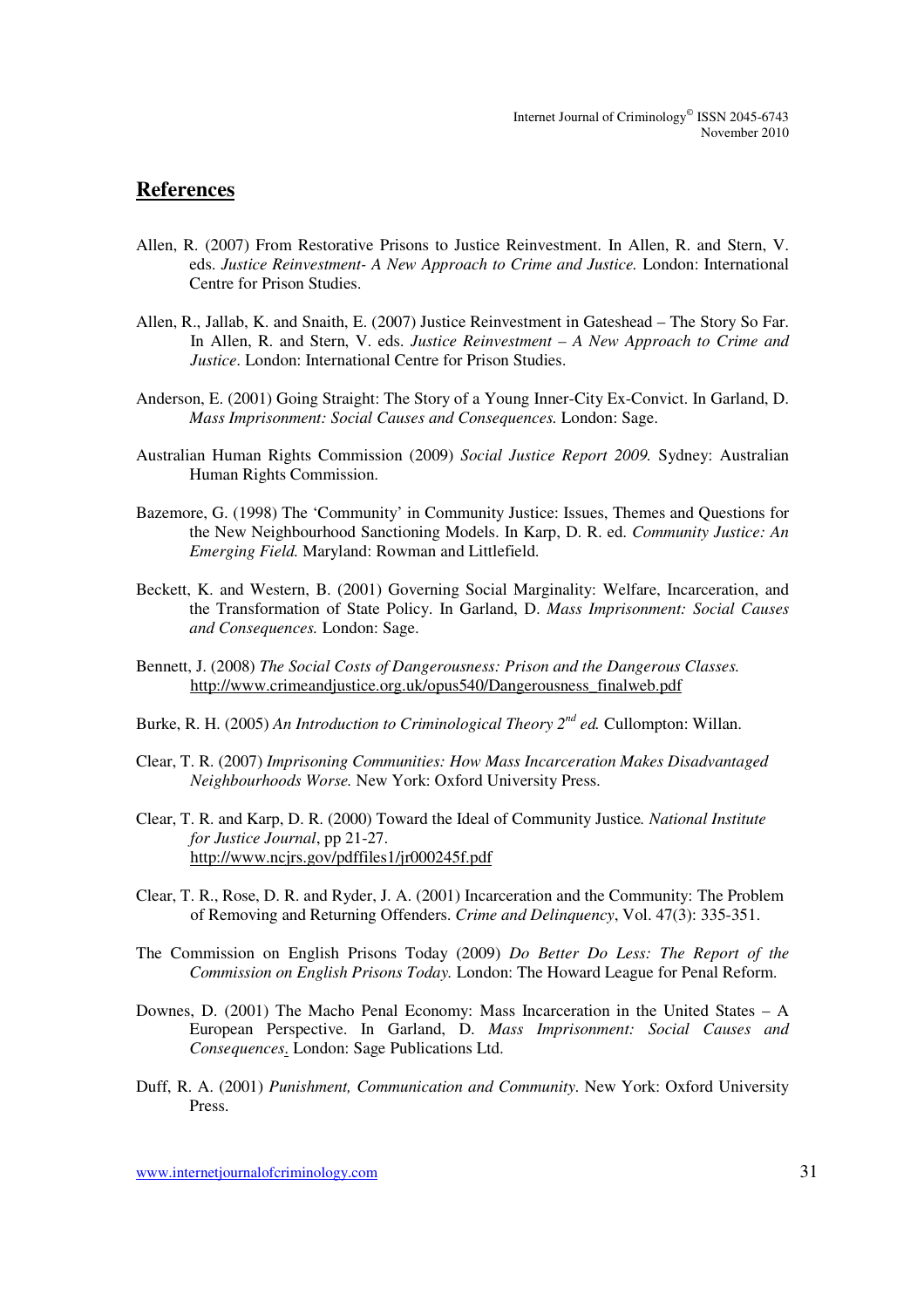Ferrell, J., Hayward, K. and Young, J. (2008) *Cultural Criminology*. London: Sage.

Foucault, M. (1977) *Discipline and Punish: The Birth of the Prison.* New York: Vintage.

- Furedi, F. (2006) *Culture of Fear Revisited: Risk Taking and the Morality of Low Expectation.* London: Continuum.
- Garland, D. (2001a) Introduction: The Meaning of Mass Imprisonment. In Garland, D. ed. *Mass Imprisonment: Social Causes and Consequences*. London: Sage.
- Garland, D. (2001b) *The Culture of Control: Crime and Social Order in Contemporary Society.*  Chicago: Chicago University Press.
- Goffman, E. (1991) *Asylums: Essays on the Social Situation of Mental Patients and Other Inmates*. London: Penguin.
- Honeyman, R. and Corner, J. (2008) *Justice Reinvestment in the UK: Evidence for the Justice Select Committee.* London: Revolving Doors Agency.
- Houchin, R. (2005) *Social Exclusion and Imprisonment in Scotland: A Report*. Edinburgh: Scottish Prison Service.
- The House of Commons Justice Committee (2010) *Cutting Crime: The Case for Justice Reinvestment. First Report of Session 2009-10. Volume 1.* London: The Stationery Office.
- Irwin, J. and Owen, B. (2005) Harm and the Contemporary Prison. In Liebling, A. and Maruna, S. eds. *The Effects of Imprisonment.* Cullompton: Willan.
- Jacobs, J. B. (2001) Facts, Values and Prison Policies: A Commentary on Zimring and Tonry. In Garland, D. ed. *Mass Imprisonment: Social Causes and Consequences*. London: Sage.
- Jacobson, M. (2005) *Downsizing Prisons: How to Reduce Crime and End Mass Incarceration.* New York: New York University Press.
- McKenna, K. (2007) *Evaluation of the North Liverpool Community Justice Centre.* Ministry of Justice Research Series.
- McLaughlin, E. and Muncie, J. (2006) *The Sage Dictionary of Criminology.* London: Sage.
- Martin, T. K. (2002) Deschutes County, Oregon: Community Justice in Action. In Karp, D. R. and Clear, T. R. eds*. What is Community Justice?: Case Studies of Restorative Justice and Community Supervision.* Thousand Oaks: Sage.
- Mathiesen, T. (2001) Television, Public Space and Prison Population: A Commentary on Mauer and Simon. In Garland, D. ed*. Mass Imprisonment: Social Causes and Consequences.* London: Sage.
- Mauer, M. (2001) Causes and Consequences of Prison Growth in the United States. In Garland, D. ed. *Mass Imprisonment: Social Causes and Consequences*. London: Sage.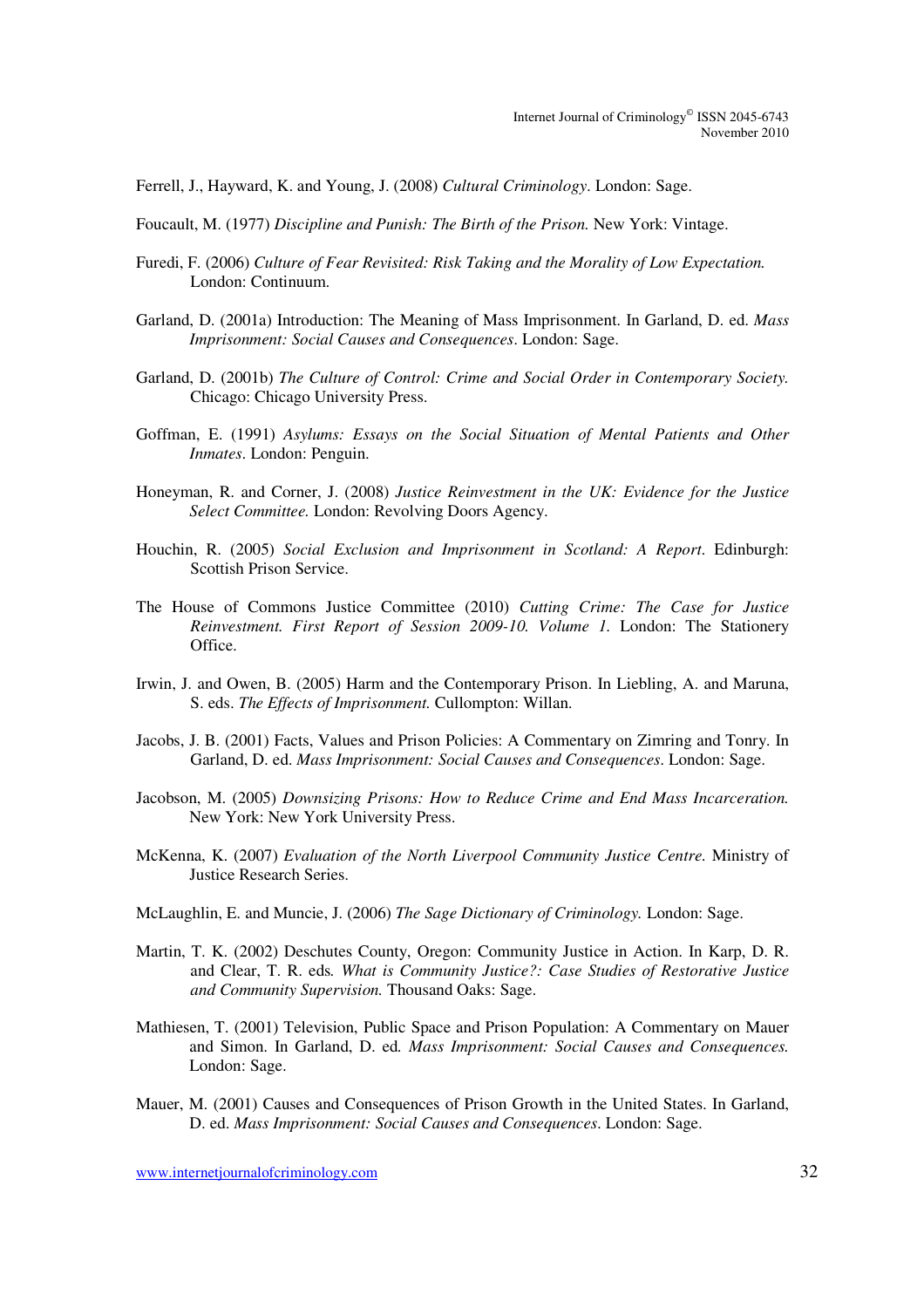Ministry of Justice (2007) *Penal Policy – A Background Paper.* London: Ministry of Justice.

Ministry of Justice (2008) *Prison Policy Update: Briefing Paper.* London: Ministry of Justice.

- Mooney, G. and Danson, M. (1997) Beyond 'Culture City': Glasgow as a 'Dual City'. In Jewson, N. and MacGregor, S. eds*. Transforming Cities: Contested Governance and New Spatial Divisions.* London: Routledge.
- Nellis, M. (2000) Creating Community Justice. In Ballintyne, S., Pease, K. and McLaren, V, eds. *Secure Foundations: Key Issues in Crime Prevention, Crime Reduction and Community Safety.* London: Institute for Public Policy Research.
- Nellis, M. (2005) Dim Prospects: Humanistic Values and the Fate of Community Justice. In Winstone, J. and Pakes, F. eds. *Community Justice: Issues for Probation and Criminal Justice.* Cullompton: Willan.
- Nolan, J. L. (2009) *Legal Accents, Legal Borrowing: The International Problem-Solving Court Movement.* New Jersey: Princeton University Press.
- Pakes, F. and Winstone, J. (2005) Community Justice: The Smell of Fresh Bread. In Winstone, J. and Pakes, F. eds. *Community Justice: Issues for Probation and Criminal Justice.*  Cullompton: Willan.
- Payton, R. L. and Moody, M. P. (2008) *Understanding Philanthropy: Its Meaning and Mission.*  Bloomington: Indiana University Press.
- Roden, A. (2010) Do NOT Go to Jail: Criminals Should Carry Out Community Work Instead of Prison, Says Police Chief. *The Daily Mail*, 20 February, p20.
- Ross, H. (2008) *Justice Reinvestment: What it is and Why it May be an Idea to Consider it in Scotland.*  http://www.cjscotland.org.uk/index.php/cjscotland/dynamic\_page/?id=66
- Rothman, D. J. (1971) *The Discovery of the Asylum: Social Order and Disorder in the New Republic*. New Jersey: Aldine Transaction.
- Rottman, D. B. (1996) Community Courts: Prospects and Limits*. National Institute of Justice Journal*, Vol. 231: 46-51.
- The Scottish Executive (2004) *Getting it Right for Every Child: Consultation on the Review of the Children's Hearings System.* Edinburgh: The Scottish Government.
- The Scottish Government (2008a) *Statistical Bulletin Crime and Justice Series: Prison Statistics Scotland, 2007/08.* Edinburgh: The Scottish Government.
- The Scottish Government (2008b) *Strengthening for the Future: A Consultation on the Reform of the Children's Hearings System.* Edinburgh: The Scottish Government.
- The Scottish Prisons Commission (2008) *Scotland's Choice: Report of the Scottish Prisons Commission.* Edinburgh: The Scottish Prisons Commission.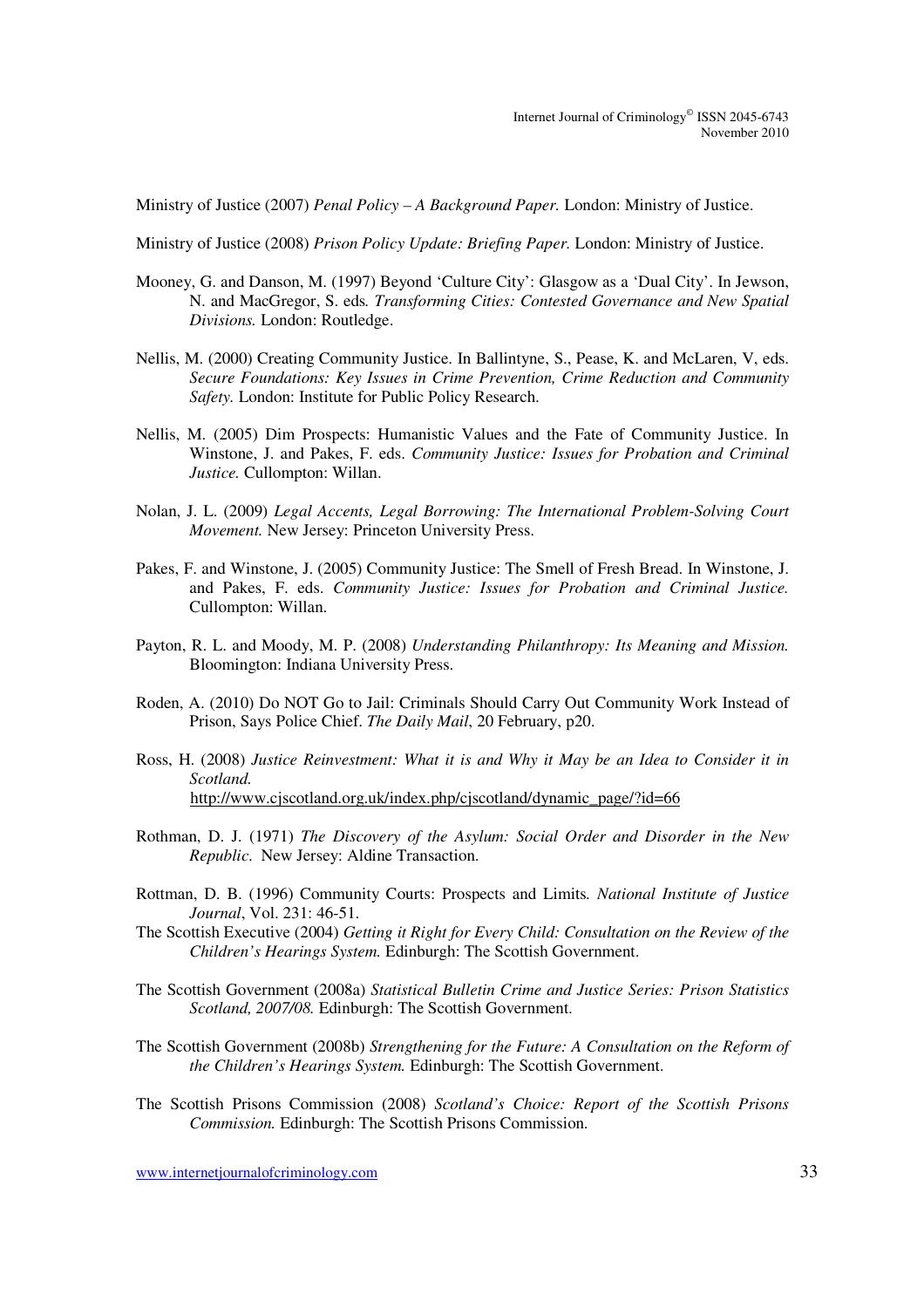- Social Exclusion Unit (2002) *Reducing Re-Offending by Ex-Prisoners: Summary of the Social Exclusion Unit Report.* London: Social Exclusion Unit.
- Stern, V. (1989) *Imprisoned by our Prisons: What Needs to be Done?* London: Unwin Hyman.
- Stern, V. and Allen, R. (2007) Localism and Criminal Justice: Suggestions for a New Balance between National and Local Decision-Making. In Allen, R. and Stern, V. eds. *Justice Reinvestment- A New Approach to Crime and Justice*. London: International Centre for Prison Studies.
- Toch, H. (2005) Reinventing Prisons. In Liebling, A. and Maruna, S. eds. *The Effects of Imprisonment.* Cullompton: Willan.
- Travis, J. (2005) *But They All Come Back: Facing the Challenges of Prisoner Reentry.*  Washington: The Urban Institute.
- Tucker, S. B. And Cadora, E. (2003) Justice Reinvestment To Invest in Public Safety by Reallocating Justice Dollars to Refinance Education, Housing, Healthcare and Jobs. *Ideas for an Open Society*, Vol. 3(3): 1-8.
- Wacquant, L. (2001) Deadly Symbiosis: When Ghetto and Prison Meet and Mesh. *Punishment and Society*, Vol. 3(1): 95-133.
- Walliman, N. S. R. (2004) *Your Undergraduate Dissertation: The Essential Guide for Success.*  London: Sage.
- Watts, B. (2008) *What are Today's Social Evils?* York: Joseph Rowntree Foundation.
- Williams, F. P., McShane, M. D. and Akers, R. L. (2000) Worry About Victimisation: An Alternative and Reliable Measure for Fear of Crime. *Western Criminology Review*, Vol. (2): http://wcr.sonoma.edu/v2n2/williams.html.
- Wright, M. (2003) Is it Time to Question the Concept of Punishment? In Walgrave, L. ed. *Repositioning Restorative Justice.* Cullompton: Willan.
- Young, J. (2003) Merton With Energy, Katz With Structure: The Sociology of Vindictiveness and the Criminology of Transgression. *Theoretical Criminology*, Vol. 7(3): 389-414.
- The Young Foundation (2008) *Escape from the Titanic.*  http://www.youngfoundation.org/files/images/Escape\_from\_the\_Titanic.pdf.
- BBC News Website (2010) *Scotland's Prison Population Projected to Hit 10,000.* http://news.bbc.co.uk/1/hi/scotland/8474848.stm.
- The Herald (Scotland) Website (2009) *Overcrowded Prisons 'Not Able to Offer Rehabilitation'.*  http://www.heraldscotland.com/news/crime-courts/overcrowded-prisons-not-able-tooffer-rehabilitation-1.920390?

Justice Reinvestment Website (2010) *Work in the States: Connecticut.* 

www.internetjournalofcriminology.com 34